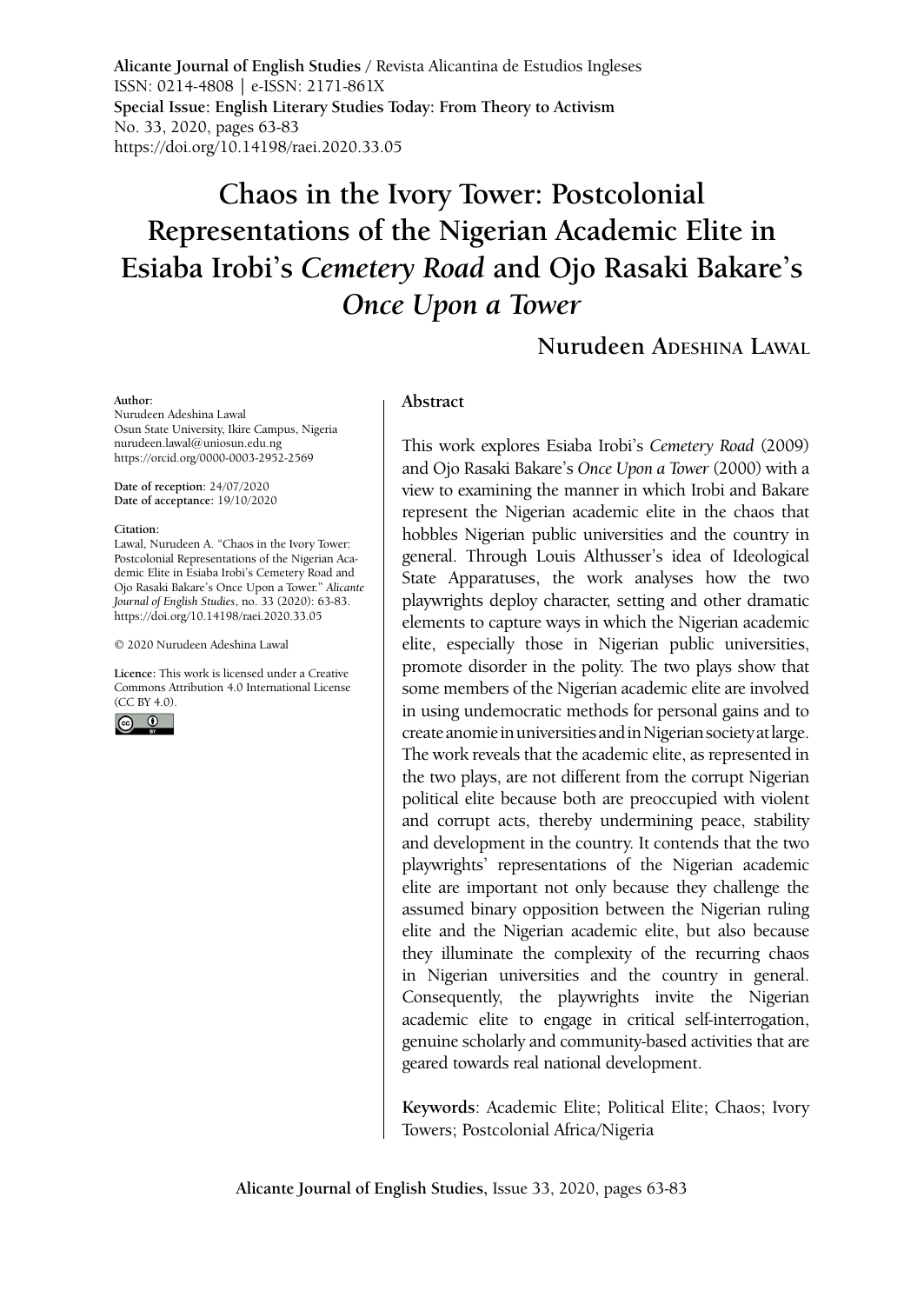### **1. Introduction**

In postcolonial Africa, the notion that universities are springs of knowledge is often taken as gospel truth. In a way, this idea suggests that universities and other tertiary institutions are vehicles of modernity and socio-economic transformations. According to Ogundele (2008, 181), "the slogan 'knowledge is power' in reference to the acquisition of colonial education implies that prior to its coming, there was no knowledge at all on the continent, or that whatever passed for it was worse than useless." Ogundele also remarks that: "Even now, a burning candle or touch radiating light out [a symbol of Western education] remains a favourite icon on school and university logos across Anglophone West Africa. These institutions are still explicitly seen as sources of knowledge/light that will banish ignorance/darkness from Africa" (181). Ozumba summarises the purposes of universities when he observes that: "The common reason generally adduced is that the university is established to provide tertiary education, to form an alliance between town and gown, or to produce highclass individuals capable of working at the upper strata of the society. These individuals are considered to be quite intelligent and are believed to know everything about something and something about everything" (2018, 1).

If universities are considered as the citadels of knowledge, the academics who work in them are the 'critical faculties' in the business of knowledge production. In the contemporary world, defined by the knowledge economy, academics are expected to play pivotal roles in the process of national development owing to the nature of their vocation as intellectuals and producers of knowledge. Because they are saddled with the responsibility of proffering solutions to various existential problems in a society through critical enquiry, the members of the academic elite exercise significant power within the socio-political structure. Thus, they are crucial parts of the ruling class. This implies that members of the academic elite are inexorably linked to the political elite.

In spite of this, academics are not politicians in the orthodox sense because their priority, unlike that of politicians, is not to gain power in order to govern the state. Munene (2006, 187) alludes to the difference between the academic elite and politicians when he remarks that: "While politics is the pursuit and effort to retain power to govern, intellectualism is the art of thinking and raising questions as to what is, seems to be and ought to be in a given geographical environment." Hence, academics' loci of power lie in knowledge production, dissemination and application. These involve postulation, disputation, invention and innovation, among others. However, in postcolonial Africa, the academic elite and politicians are collaborators. According to Munene: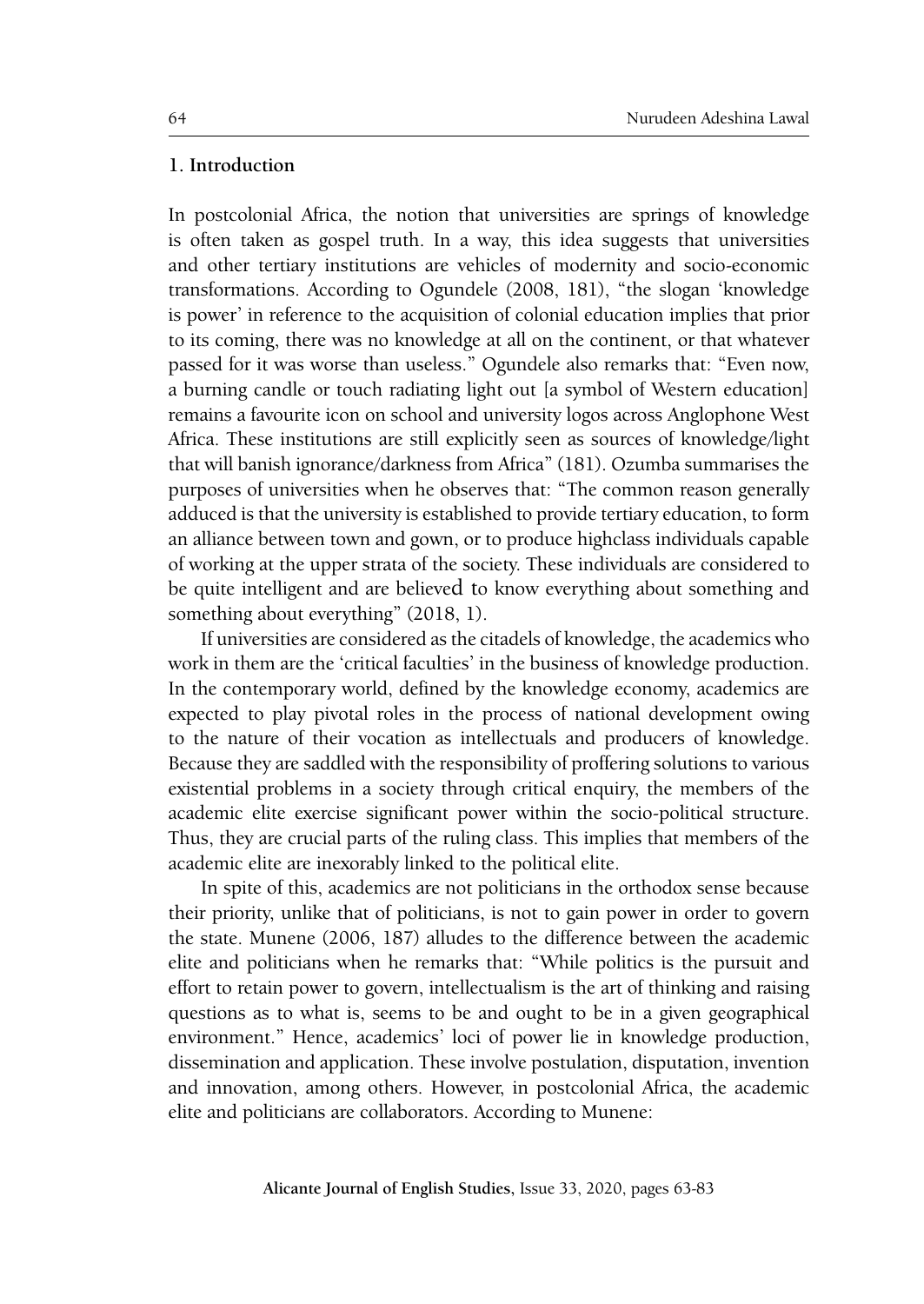Politics and intellectualism are constant partners that are often antagonistic and sometimes friendly. It is the practitioners of both, the politicians and the intellectuals, who get caught up in between the two ideals and often end up at loggerheads with each other as each camp tries to push through its perceived interests. Both camps are driven by the reason of state or nation or community and do not operate outside the conceptual confines of a given geopolitical entity. African politicians and intellectuals found themselves responding to envisioned interests of geopolitical entities called 'States' that were often struggling to become 'nations' and the struggle was two levels, domestic and international, and sometimes it was a combination of both. (2006, 187)

Munene further explains that during colonialism, "African politicians often doubled as the African intellectuals because anti-colonialism was first and foremost an intellectual engagement. It was the need to destroy the intellectual base of colonialism that produced people who challenge the colonialism" (187). While noting that after independence in the 1960s, a separation emerged between African politicians and the African intellectual when the African intellectuals began to interrogate the colonialist postures of the emerging African political elite, Munene observes that some African intellectuals are still in alliance with the imperialist centre, thereby involving in perpetuating neocolonialism in Africa (200-201).

Nyamnjoh and Jua (2002, 2) also remark that "the story of education in Africa since colonial times is replete with gruesome acts of physical, psychological, political, economic, and above all, cultural violence against Africans determined to assert their humanity, their creativity, and their right to equality and difference." They explain that "autocratic regimes have traditionally drawn from universities and co-opted intellectuals to provide the conceptual noises they have needed to justify their excesses, promote a culture of violence and silence, and foster mediocrity" (3). In effect, Nyamnjoh and Jua thus suggest that some African academics are complicit in promoting autocratic political cultures in the continent.

In the particular case of Nigerian academics in Nigerian public universities, it has been observed that some of them often orchestrate and superintend over disorder within and outside the universities to advance their personal status and those of the political elite. In spite of this, popular accounts among many Nigerian academics have tended towards representing the members of Nigeria's academic elite, especially those in public universities, as victims of the arbitrary rule of the political elite, both military and civilian. Some members of the Nigerian academic elite have also attributed decayed infrastructures, erratic academic calendar, falling academic standard and incessant unrest in Nigerian public universities to the failure of the Nigerian political elite to properly fund the universities. For instance, Fawole (2020) ascribes the perennial problems in Nigerian public universities to the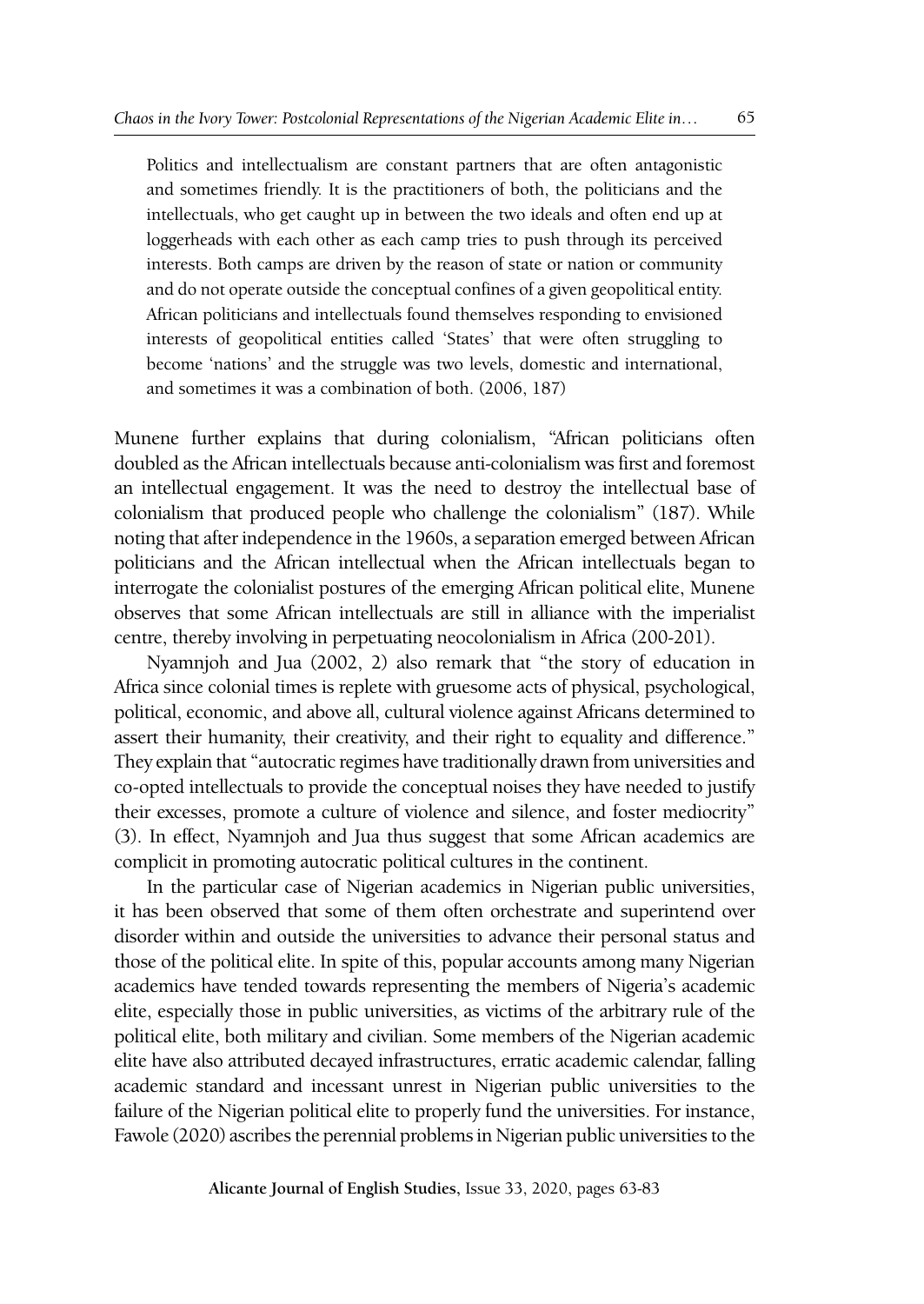tyrannical attitude of the Nigerian political class. He contends that "punitive salary stoppage and other strong-arm methods have been the veritable means of addressing industrial disputes and disagreements since the early 1970s." Fawole remarks that "the starvation that comes with it is the potent means for Nigerian governments, military and civilian alike, to deal particularly with protesting university academics. Whenever government policies and actions push the university teachers to strike as the only remaining option, governments characteristically revert to this default setting: salary stoppage!" He further indicts the ruling elite thus:

The main preoccupation of the ruling class elites is to plunder the national patrimony. And whenever they want their usually disastrous offspring to attend universities, they send them abroad, or to private universities at home to be awarded unearned degrees. I say 'unearned degrees' not necessarily because their children are unwilling to learn, although it is true that many are not, but because in these poorly staffed and ill-equipped, profit-oriented business enterprises called private universities, degrees can actually be purchased without much academic exertion.

Much like Fawole, Omonigho (2020) asserts that "Nigerian lecturers are the least paid in the world." She explains that "our academics are poor, hungry and abandoned in Nigeria. Despite the excess workload, the poor work environment and the poor remuneration, Nigerian academics are required to conduct and publish their researches or perish." Omonigho attributes the predicaments of academics in Nigerian public universities to the failure of successive Nigerian rulers to use their good offices to ameliorate the suffering of the academics and Nigerian workers in general. According to her:

The most senior academic (professor) in a public university in Nigeria earns a maximum net salary of 400,000 naira a month which is the equivalent of about \$1,000. This is for a Professor who has spent so many years in studies and research, has obtained the highest degree, passing knowledge to generations of students. On the other hand, the lowest politician in the country who may not even have a university degree earns as much as 1.5m Naira which is the equivalent of \$4,000 per month. They earn this fat salary for doing nothing tangible, go to work at any time while some of them spend most of their tenure on holidays outside the country spending taxpayers' money.

While this work acknowledges the validity of Fawole and Omonigho's ideological perspectives, one gap in their submissions is that they fail to recognise how some academics are involved in exacerbating various crises confronting Nigerian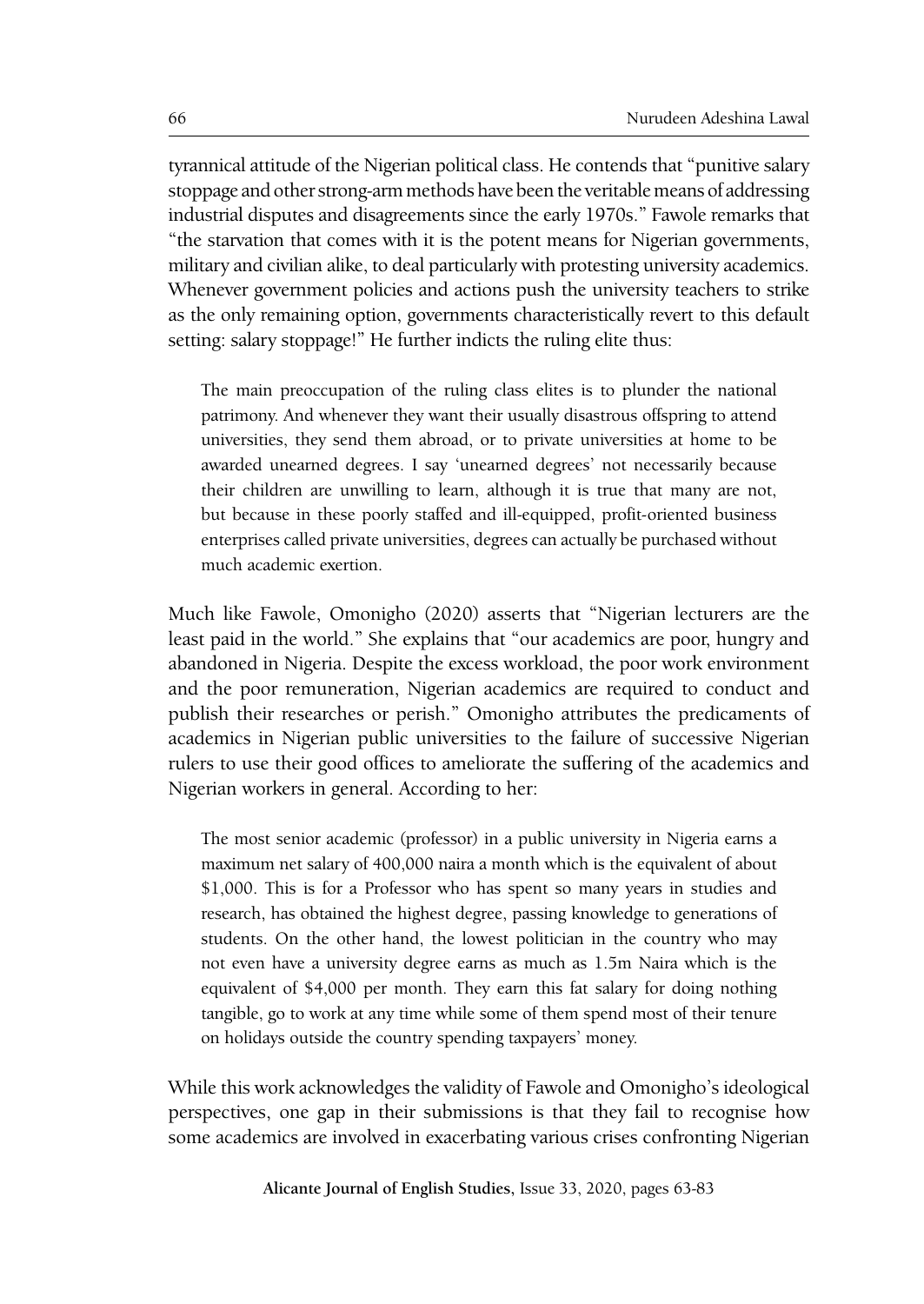public universities and the country in general. Apart from the persistent unhealthy rivalries among the members of the academic elite in Nigerian public universities, some are also in alliances with the corrupt members of political elite for selfish interests.

In addition, studies by some social scientists and education administrators such as Olowu and Eroro (1994), Aluede et al. (2005) and Oludayo et al. (2014) have shown that Nigerian universities, both private and public, are encumbered by a perplexing culture of chaos. Such scholars have identified corruption, poor infrastructures, sexual harassment, tyranny and violence as problems militating against Nigerian universities. However, sufficient scholarly attention has not been given to dramatic portrayals of the Nigerian academic elite within this perennial chaos in Nigerian public universities despite the fact that some Nigerian playwrights have continued to interrogate the issue in their plays. Apart from the two plays selected for analyses in this study, Ahmed Yerima's *Kaffir's Last Game* (1998), Alex Asigbo's *Once Upon a School* (2001), Niyi Osundare's *The State Visit* (2002), Tunde Fatunde's *No More Oil Boom* (2006), Esiaba Irobi's *The Other Side of the Mask* (2009), *Hangmen Also Die* (2011), Fidelis Okoro's *Prof Zemzi's Last Rehearsal* (2008) and Gege Baseran's *Konnudrum* (2009) are some of the many Nigerian dramatic texts that have engaged the disorder plaguing Nigerian public universities. These dramatic texts are responses to various crises of governance in contemporary Nigeria and, as such, they are rich sources of data that require critical analyses. Also, interpreting, through them, the maladies ailing the Nigerian polity yields deeper, fresher and multiple perspectives. It is against this background that the current work derives its relevance. It explicates how two Nigerian playwrights, Esiaba Irobi and Ojo Rasaki Bakare, in their respective plays—*Cemetery Road* (2009) and O*nce Upon a Tower* (2000)—deploy dramatic devices to portray the involvement of the Nigerian academic elite in the disorder endemic to Nigerian public universities. As our analyses of the characters of the Nigerian academic elite in the two plays will demonstrate, the binary opposition that Fawole and Omonigho create between the Nigerian academic elite and the Nigerian political elite is illusive because the two classes in fact collaborate, and are united by their use of illegitimate methods to perpetuate their positions of power.

#### **2. Louis Althusser's Idea of Ideological State Apparatuses**

The notion of State Ideological Apparatuses is useful to the interpretations of chaos and the characters of the Nigerian academic elite as depicted in the plays selected. The concept was first postulated by Louis Althusser (1994), one of the most prominent Marxist philosophers of the twentieth century. Althusser uses it to show the complexity of Karl Marx's analysis of the relations between the economic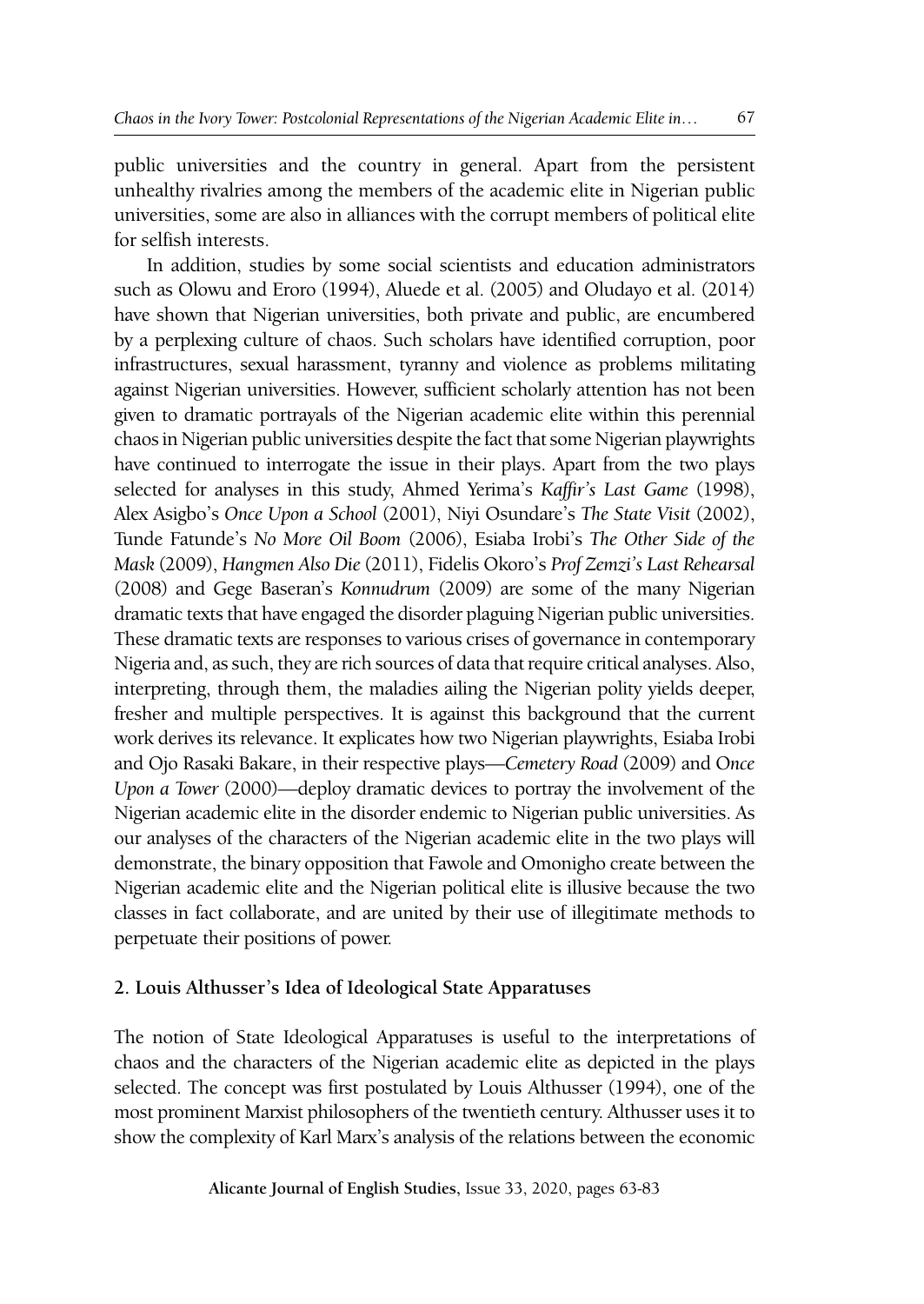base (also known as the infrastructure) and the superstructure. The economic base comprises the forces of production and the relations of production. While the forces of production refer to the materials and instruments of production, the relations of production imply the manner in which the members of a society organise in order to live their lives on these materials and instruments. The superstructure includes political and legal institutions, namely the law, the police, the army, the courts and the government as well as the aspects of ideology or consciousness such as religious, moral, aesthetic, political, philosophical theories and cultural products through which the members of society represent themselves.

While Marx believes that elements of society's superstructure (such as culture, education and arts) are determined, in *the final instance*, by the economic base of the society*,* he notes that the superstructure is in fact relatively autonomous and is influenced by a multiplicity of other factors. This suggests that even when major changes occur in the economic base, the superstructure can sometimes remain unchanged for a period of time.

Althusser uses Ideological State Apparatuses to show how ideology has always remained more ubiquitous, influential and more "material" than previously acknowledged by Marx. According to Althusser (71), in order to understand how the State functions, it is important to take into account of the distinction between State power and State apparatus. Equally important is another reality that is on the side of the (repressive) State apparatus, which must not be confused with it. Althusser refers to this reality as "Ideological State Apparatuses" (ISAs) (70). Instances of "Ideological State Apparatuses" are religious institutions, educational institutions, family, political parties, trade union, press, radio, television and others (the communications ISA) and literary arts, sports, and films (the cultural ISAs). Althusser further states that "Repressive State Apparatuses" (RSAs)—police, prison, court, army, etc.—function by repression (including physical repression/violence) and, secondarily, through ideology. Ideological State Apparatuses function massively and predominantly by ideology and, secondarily, through repression (72).

Moreover, while RSAs are more centralised and unified in their service to the ideology of the ruling class, ISAs are less so and are more diverse than RSAs. In spite of this, various forms of ISAs are unified by subscribing to, and reinforcing the ideology of the ruling class. Althusser (72) explains that "if the ISAs 'function' massively and predominantly by ideology, what unifies their diversity is precisely this functioning, in so far as the ideology by which they function is always in fact unified, despite its diversity and its contradictions, *beneath the ruling ideology*, which is the ideology of 'the ruling class.'" He remarks that it is crucial that the ruling class maintains firm control of the ISAs in order to ensure the effectiveness and the stability of the RSAs. He declares that: "To my knowledge, *no class can*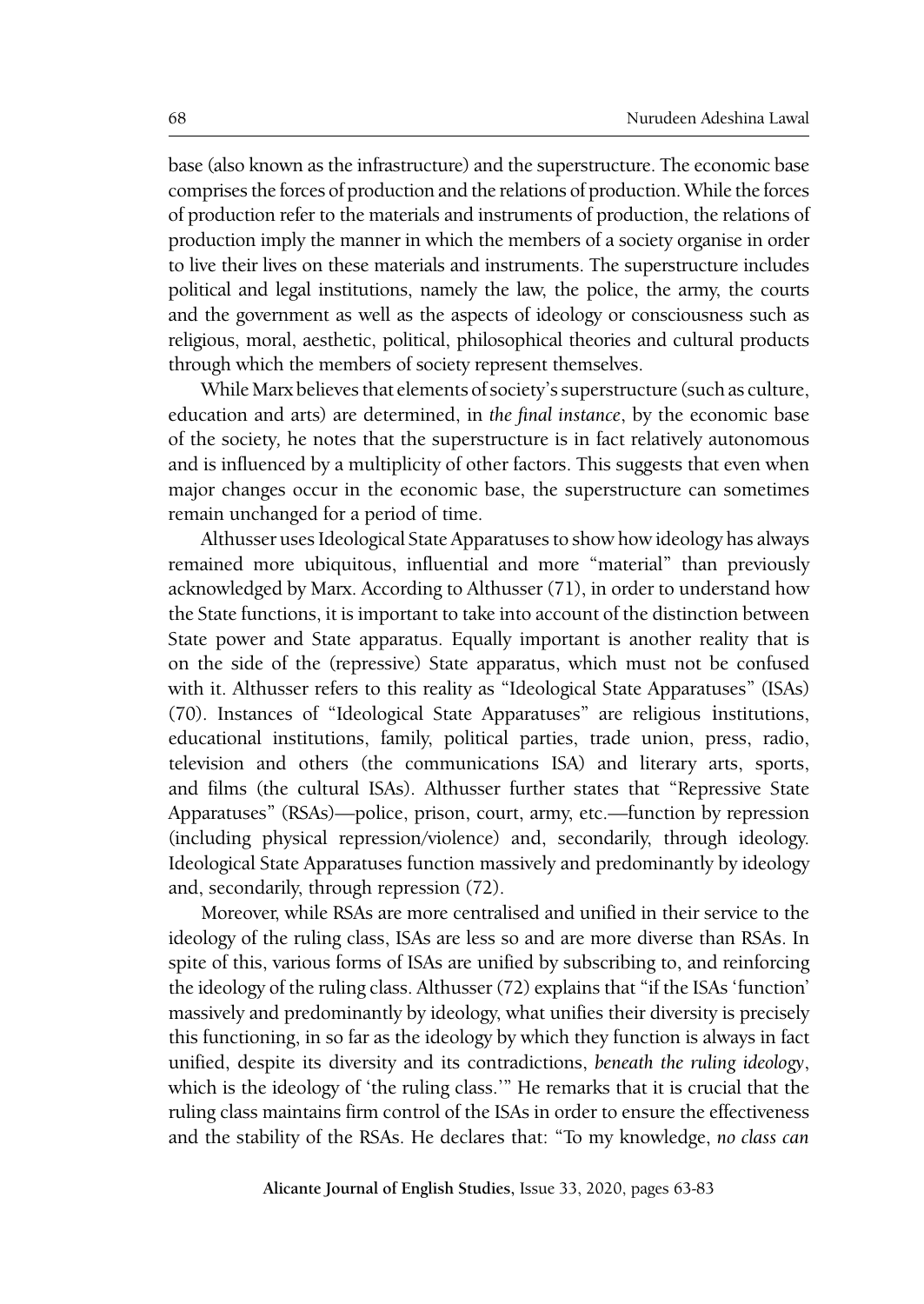*hold State power over a long period without at the same time exercising its hegemony over and in the State Ideological Apparatuses*" (72; italics in the original). However, he recognises that ISAs are the sites of power struggles between the ruling class (or their alliances) and the proletariat.

Althusser also notes that, in contemporary capitalist States, what the ruling class has instituted as its most dominant ISA is the educational institution, which has replaced the Church, the previously dominant ISA (75). This implies that, in a capitalist State, all educational institutions can be categorised as Education ISAs. In contemporary Nigeria, however, religious and educational institutions are equally the most dominant ISAs. Despite the fact that words from "the Temple of God" and those from "the Temple of Knowledge" often reinforce the interests of the ruling class, their purveyors are always held in high esteem. In this respect, religious and educational institutions, in contemporary Nigeria, remain the most important ideological tools through which the members of the ruling class control the people.

Following on from this, it is evident that Althusser's idea of ISAs is very relevant to the interpretation of the character of the Nigerian academic elite and the neverending chaos in Nigerian public universities and in the country in general. As our analysis of the selected plays will demonstrate, Nigerian public universities (specifically the academics who work in them) are the dominant purveyors of the ideology of the ruling class in the country. The binary opposition that Fawole, Omonigho and others draw between the Nigerian political elite and the academic elite in Nigerian public universities can thus be seen as illusive because, not only are the members of academic elite active and self-conscious agents of the political elite but they, like the political elite, are also involved in using various undemocratic means, including dictatorship and corruption to promote neocolonial/capitalist interests within universities and throughout Nigeria as a whole. Hence, the current work contends that the manner of representing the members of the academic elite in Nigerian public universities in a homogeneous term as victims of the tyranny and corruption of the political elite negates postcolonial Nigerian realities where diverse elements of the elite, including the academic elite, often form alliances to advance their hegemonic interests.

## **3. Chaos and the Postcolonial Portraits of the Nigerian Academic Elite in Esiaba Irobi's** *Cemetery Road* **and Ojo Rasaki Bakare's** *Once Upon A Tower*

Esiaba Irobi's *Cemetery Road* (2009) won the 2010 Nigerian Liquefied Natural Gas Literary Prize in the drama category. According to Diala (2014, 149), "*Cemetery Road* was a turning point in Irobi's career as a dramatist. Hitherto primarily concerned with the failure and inadequacies of the postcolony […],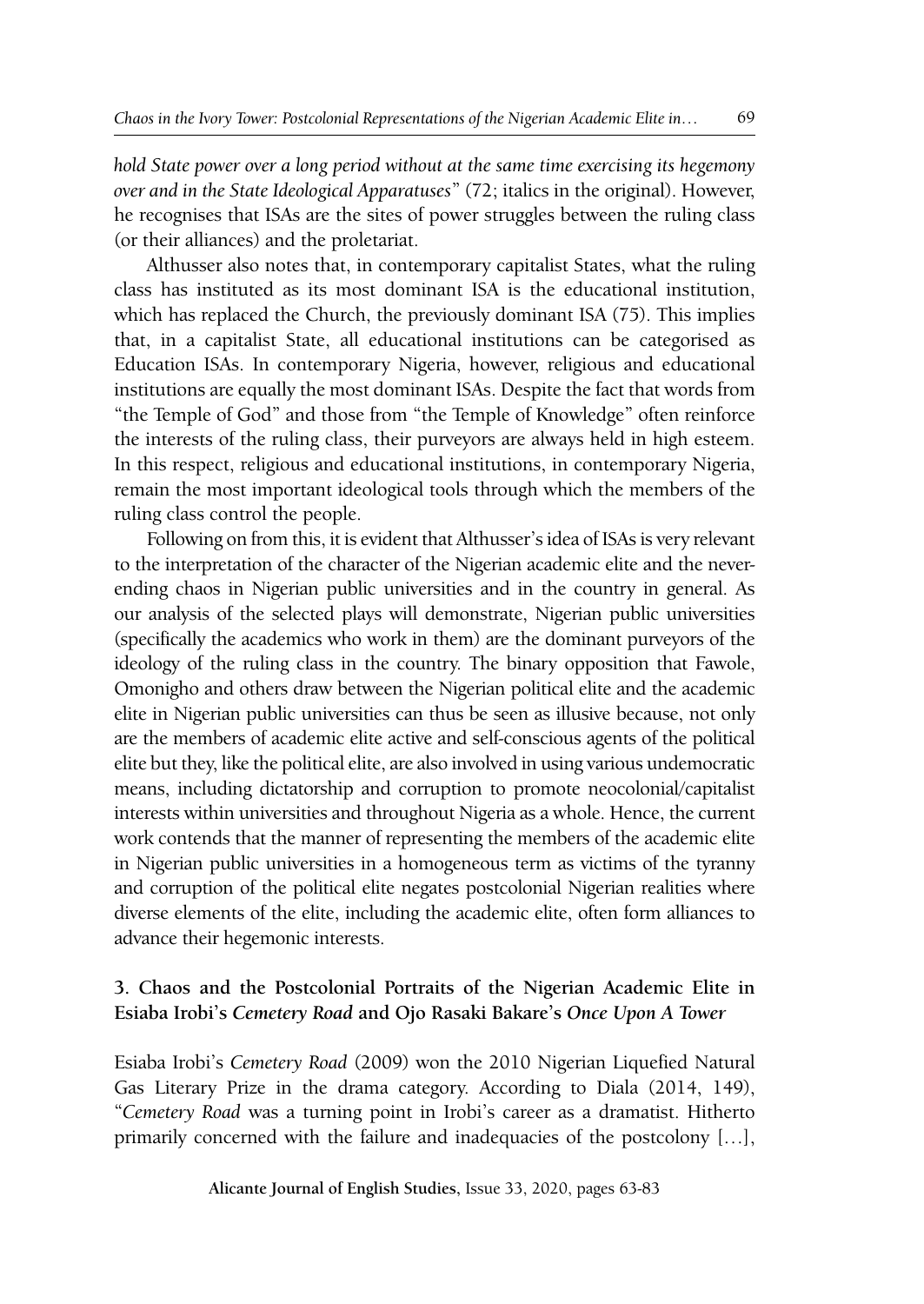in *Cemetery Road*, he [Irobi] began the deployment of postcolonial discourse in his engagement with the travails of the postcolony." Although the play x-rays the negative effects of imperialism in many African nations, it also depicts the internal leadership crises, including military despotism, in Nigeria and how some Nigerian academics contribute to them.

The temporal setting of *Cemetery Road* is post-independence Nigeria, during a period of military dictatorship. The major events in the play take place in Mazeli's residence at 13 Cemetery Road, an unnamed public university campus and the Torture Chambers, all three in Abuja, the capital city of Nigeria. While the Torture Chambers constitute an RSA domain, the unnamed public university campus belongs to the realm of Educational ISA. Through the unnamed public university setting (the realm of Educational ISA) and the academics who work therein, Irobi challenges the claim that the members of Nigerian academic elite in public universities are collective victims of the Nigerian political elite.

In fact, the playwright, just like Althusser, demonstrates that some Nigerian academics in Nigerian public universities are in accord with the Nigerian political elite in the way they perpetrate corruption and other vices. This is illustrated through the character of K.G.B. Madubunjoala, a Professor of Drama and Head of the Department of Theatre Arts. For instance, Professor Madubunjoala is fond of sexually assaulting Mrs. Fatima Akinola, the departmental Secretary, as well as other female staff members and students. He threatens to relieve Mrs. Fatima Akinola of her job should she refuse to concede to his flirtatious requests. This behaviour of Madubunjoala alludes to the idea that females are endangered in Nigerian public universities. Requests for sex in return for good grades by some high-ranking male academics in Nigerian public universities are common phenomena. That Madubunjoala threatens Mrs. Akinola with dismissal from her job further suggests that Nigerian public universities, like the larger Nigerian society, are still being controlled by the tyrannical, patriarchal hegemony.

Professor Madubunjoala also engages in the destruction of the reputation of his fellow colleagues and junior colleagues. "Every evening, in the Senior Common Room, he and the other Senior lecturer nicknamed "When I was at Harvard" pick up any lecturer's reputation and begin to smoke it like a stick of cigarette" (66). Madubunjoala also works as a spy for the military regime and makes Dr. Mazeli Anyanwu's file "disappear" from the departmental office to frustrate Mazeli's hopes of promotion. Madubunjoala, through such actions, not only condemns and frustrates the transformative efforts of Dr. Mazeli, a radical and anti-establishment intellectual; he also orchestrates his arrest by the members of the Nigerian Secret Security Service. Madubunjoala's endorsement of the military dictatorship is borne out of his ambition to secure a ministerial or ambassadorial position in the military government. By helping the military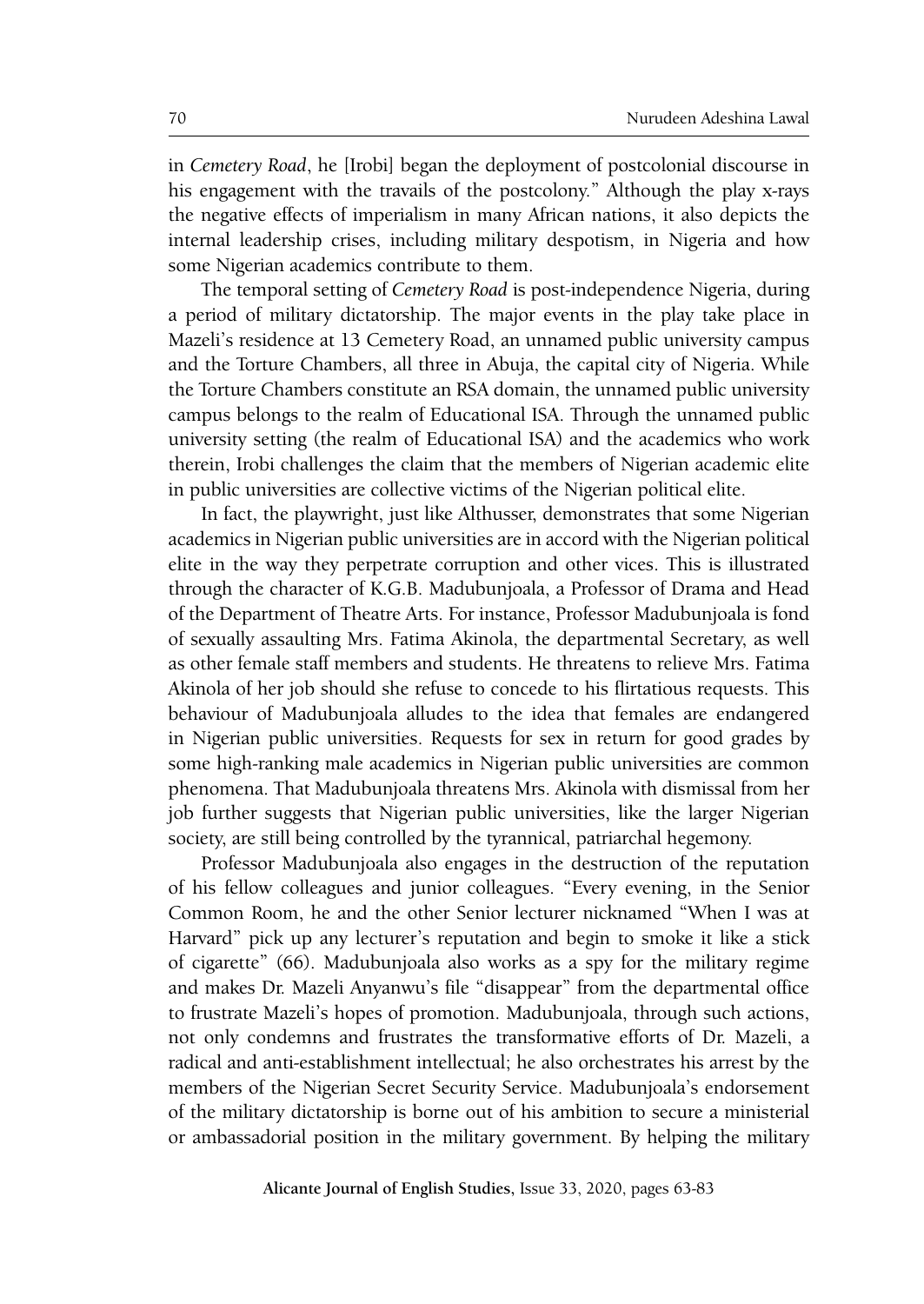to unjustly arrest his fellow colleague, Madubunjoala underscores Althusser's view that members of the Educational ISA are agents of the ruling class. Madubunjoala's involvement in Mazeli's unjust arrest, detention and torture shows how some Nigerian academics enable autocracy, corruption, assassination and other forms of atrocities in the polity. Osundare (2012) also highlights the involvement of Nigerian academics in military dictatorships and the destruction of education system in Nigeria:

The downturn in our educational system began with the military. The military waged a war against the university. People like us were called 'undue radicals' and pursued and persecuted in all kinds of ways. It came to a height in the time of Buhari and Idiagbon, then went low with Babangida who did his own [ that is, wage war against the university] in a very indirect way, then accentuated in the time of Abacha, the University was reduced to nonsense and the kind of ministers of education the military used also helped to destroy the universities. Many of these ministers of education were themselves professors, they helped the military destroy the university system.

Furthermore, in contemporary Nigeria, the agents of Educational ISAs enable the destruction not just of local education, but also the arts and culture. They promote Western aesthetics and cultural values to the detriment of the indigenous arts. For instance, Professor Madubunjoala's mantra and alias "When I Was at Oxford" persistently refers to his period in Oxford. He considers Oxford as a standard that Nigerian academia should aspire to emulate. He denigrates Dr. Mazeli's intellectual investment in community theatre by declaring that "this sort of nonsensical farce can never happen at Cambridge or Oxford" (79). He also berates Dr. Mazeli for teaching his students the relationship between politics and theatre. Madubunjoala orders that Mazeli should stop his rehearsal with the students on the grounds that Mazeli is turning teaching into a subversive activity and indoctrinating his students into his revolutionary whims and caprices (77). In this way, Madubunjoala represents those African intellectuals who, according to Femi Osofisan (1999, 5), are ignorant of African indigenous traditions. Osofisan explains that many African intellectuals "swoon—are made to swoon—in ecstatic delight over cultural products of the West" (5). Apart from signifying his support for the military establishment, Madubunjoala's disapproval of Mazeli's community theatre shows his immersion in the cultural products of the West.

Madubunjoala's hostile attitude towards African community theatre and its epistemological formation also raises another important issue. It shows the poverty of vision and the dogmatic transplantation of Western epistemology that characterise knowledge production in universities in Nigeria and other parts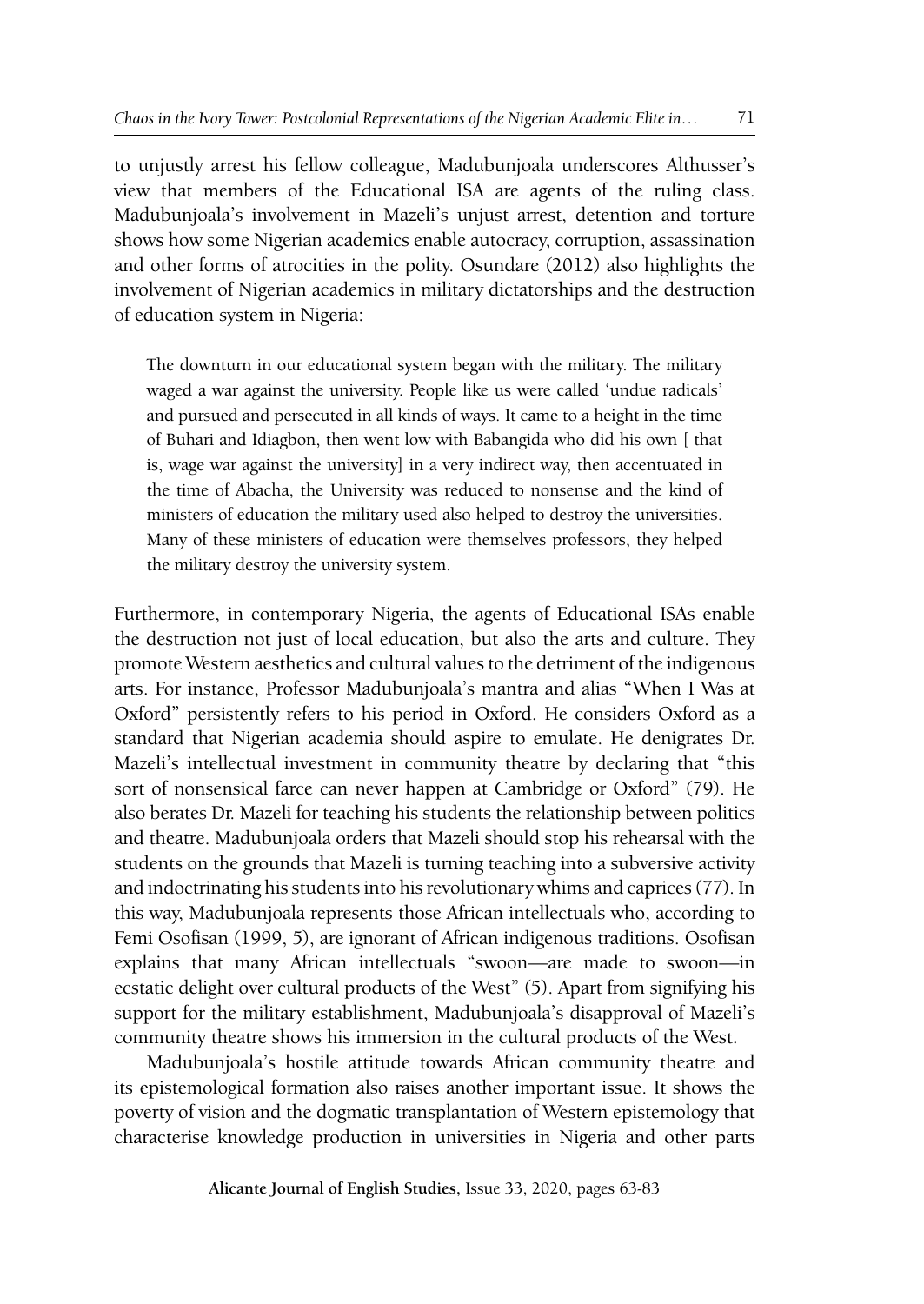of Africa. While it is true, as Salami has observed, that "colonialism and other earlier European interventions in Nigeria (Africa) destroyed the indigenous mode of knowledge production in the areas of economy, politics, moral, religion and culture" (2009, 137), postcolonial Nigerian intellectuals, like Madubunjoala, with their immersion in, and obsession with, Western paradigms, continue to act as agents of the Global North in order to undermine the indigenous mode of knowledge production. Madubunjoala represents the neoimperialist Nigerian/African scholars who often exhibit a violent intolerance of indigenous epistemology in their obsession with contributing to the global pool of knowledge in a bid to gain global visibility.

Concerning indigenous knowledge and its importance, Irobi advocates a shift from Western and typographical methods of theorising to non-Western methods, which are based on kinaesthetic/phenomenological and iconographic forms (2010). He asserts that African festivals and oral traditions such as *Ijala*, *Gelede*, *Sankofa*, *Oriki* and others contain their performance theories that African scholars need to explore in order to subvert the hegemony of Western theories. By domesticating theory from an African linguistic perspective, Irobi contends, African scholars will be able to force Western and Africanist scholars to study one or two African languages in order to understand the complex artistic ideas and philosophies that undergird the performances, oratures and literatures of African cultures.

However, Madubunjoala's quest for global visibility deepens his alienation and blinds him from gaining a deeper understanding of the peculiarity of his environment and its epistemological needs, which are different from those of the West. Apart from indicating that Madubunjoala and other neoimperialist Nigerian/African scholars are mere intellectual puppets to the dictates of the Western academy, their gullible endorsement of Western epistemology also shows how agents of Educational ISAs serve as enablers of neocolonialism in postcolonial Nigeria. Thus, Western culture is made dominant in Africa through the agents of Educational ISA that Madubunjoala represents.

Madubunjoala's mantra of "When I Was at Oxford", not only indicates the role he plays in perpetuating the dominance of Western culture, it is also a reflection of his deep cultural and psychological confusion. Here is a Nigerian academic in a Nigerian public university who uses Oxford as his standard, yet he is desperate to take an appointment as Ambassador or Minister from a military regime that is hostile to intellectual and cultural development in the country. Unfortunately, Madubunjoala's contemptible attitudes fall short of the "superior" Oxford standards he extols the virtues of.

However, the domain of Educational ISAs (especially Nigerian public universities) is not a simplistic arena for the perpetuation of the ideology of the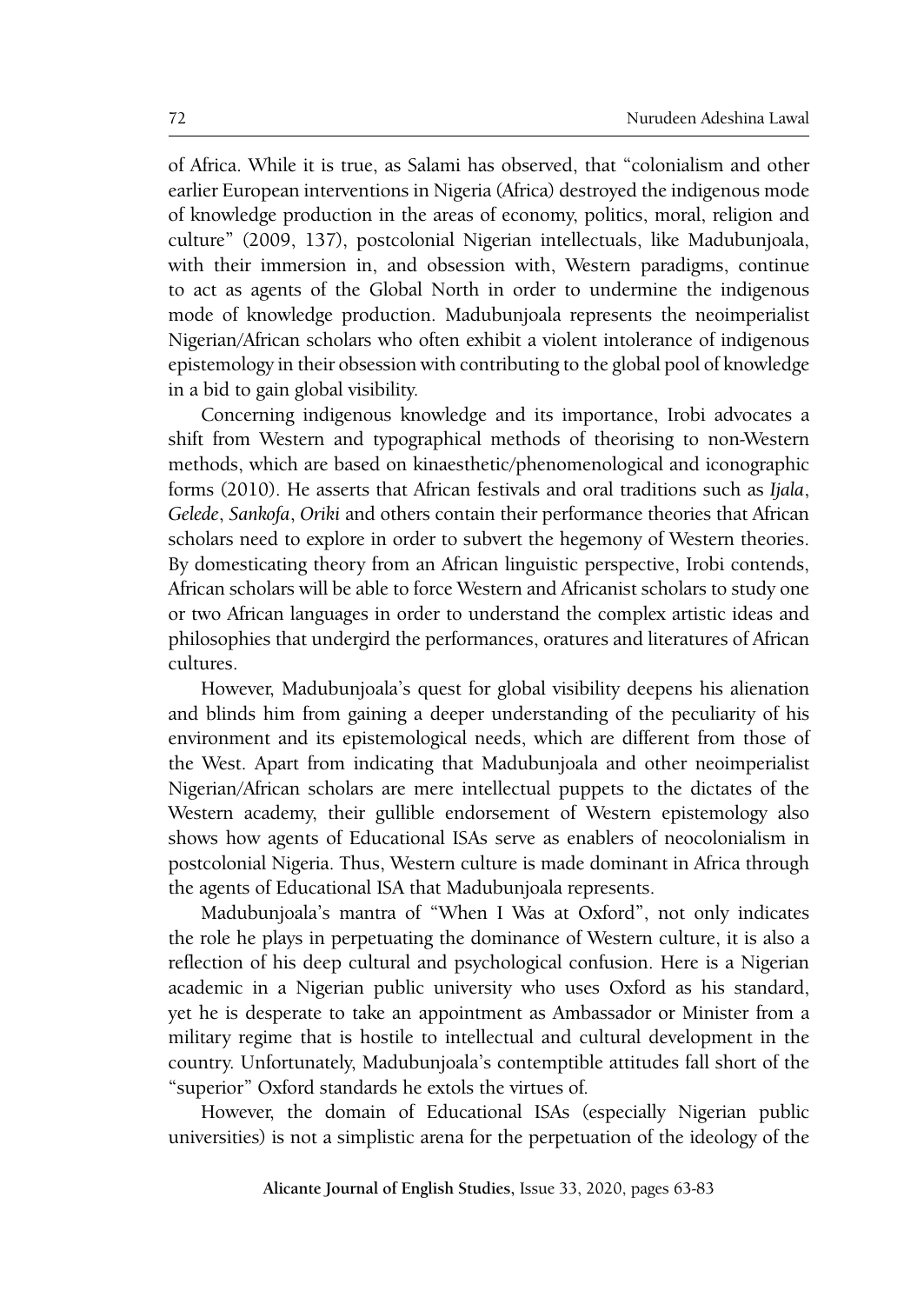ruling class. Not all members of the Nigerian academic elite in public universities are in alliances with the ruling class. In indeed, as noted before, Althusser noted that the Ideological State Apparatuses are sites of power struggles between the ruling class (or their alliances) and the proletariat or their supporters. In *Cemetery Road*, Irobi depicts this reality through the character of Dr. Mazeli who, unlike Madubunjoala, is a radical intellectual. Dr. Mazeli exhibits a certain degree of transformative vision and a better understanding of the crises of governance in the postcolony. Mazeli's discerning analyses, through his community theatre, of the internal and external factors hobbling postcolonial Nigeria and Africa exemplify his commitment to the pragmatic intellectual approach that is needed to address the myriad of challenges in the nation. His altercation with Douglas and Hazel— BBC Correspondents, who can be considered as agents of imperialists, sent to Africa to foment coup and further destabilise the continent—shows that there are still few genuinely patriotic academics in Nigerian public universities.

Similarly, it is because of his effort to use his community theatre to raise his students' awareness and liberate them from the yoke of military dictatorship and their local and Western collaborators—represented by Madubunjoala, Lawani (an officer of the Security Services and agent of CIA and MI6), Douglas and Hazel—that Mazeli is arrested and tortured. He is forcibly injected with lethal substances by Colonel Dogon Burra, alias Pinochet, who has trained in the art of torture in Latin America, the Republic of South Africa and Iraq. Mazeli's arrest and torture by the military regime and his eventual killing by Lawani illustrate how authoritarian governments in the African State and their Western allies conspire to brutally silence "radical" intellectuals.

However, beyond having an altruistic ambition to liberate the nation from military despotism, Mazeli's radicalism is engendered by psychological wounds. His father has been killed by three horsemen during a religious crisis in Kano in 1966, when he was eleven years old (58). This has created a kind of trauma in his psyche. The wound of Mazeli's inability to rescue his father from his assailants is repressed in his unconscious. Hence, Mazeli's attempt to assassinate the military President represents a way of playing out the unresolved trauma of his father's death.

At this juncture, it is worthy introducing Ojo Rasaki Bakare's *Once Upon a Tower* (2000). As is the case for many other Nigerian playwrights, Ojo Rasaki Bakare's drama is a response to the prevailing sociopolitical realities in post-independence Nigeria. Bakare wrote *Once Upon a Tower* (2000) to satirise the involvement of Nigerian academics in the widespread corruption, oppression and violence in the polity. Like Irobi, Bakare's concern is to demonstrate how some high-ranking academics in Nigerian public universities exacerbate various problems confronting Nigerian universities as well as the country in general. Bakare believes that these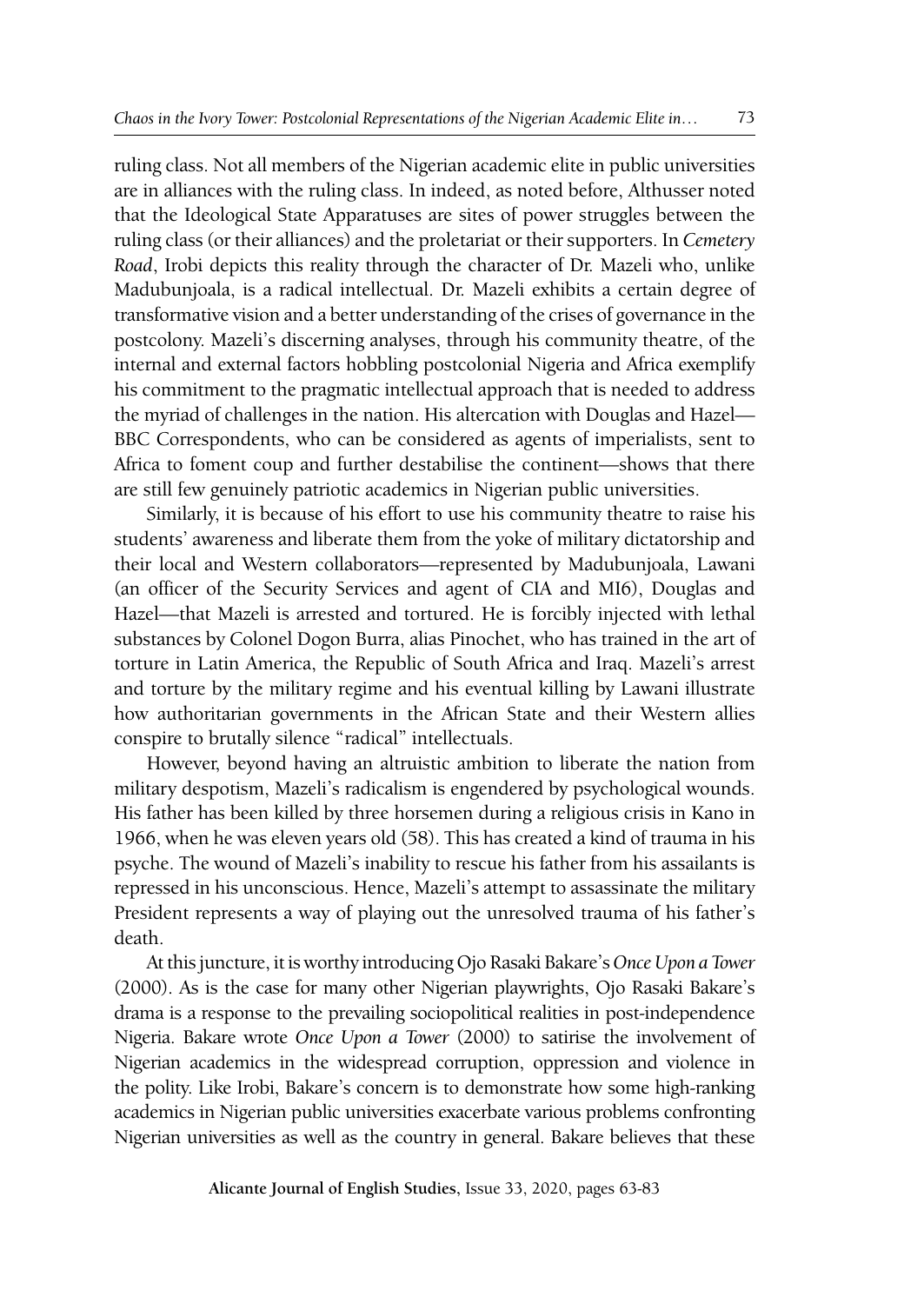academics are agents of neocolonial Nigerian rulers who use power for their personal gains. The premiere of *Once Upon a Tower* was sponsored by the Department of Theatre Arts at the University of Uyo, Nigeria. The performances took place in the Department's Studio Theatre on the 15th and 16th January, 2001.

Divided into twelve movements and a prologue, *Once Upon a Tower* is set in Mariapinto University, Nigeriana, a barely veiled allusion to Nigeria. Through the elements of song, flashback and characterisation, the play depicts the unhealthy rivalry, treachery, inter-generational conflicts, prostitution and cultism that are common in Nigerian public universities. At the centre of the play's conflict is Professor Kurumbete Ijakadi, "MBBS, PhD, Life Provost, College of Medicine, Mariapinto University, Nigeriana" (Bakare 2000, 16).

Mariapinto University, Nigeriana, the spatial setting of the play, represents an important arena of Educational ISA. Professor Kurumbete and other senior academics in the university constitute the agents of the ruling class. Trained in a European university, Professor Kurumbete is the first Gynaecology scholar and consultant in Nigeriana. However, instead of using his experience and knowledge for the advancement of medical science in the country, Professor Kurumbete deploys various methods, including blackmail, to undermine the career of his junior colleagues and students. For instance, he engineers Dr. Akitikori's dismissal from the university because he rebuffs Kurumbete's attempt to coerce him to alter the examination result in favour of Miss Julie, Kurumbete's girlfriend. The dismissal of Akitikori on spurious grounds underscores Althusser's idea that ISAs can use coercive methods to perpetuate the ideology of the dominant class. Owing to Dr. Akitikori's academic brilliance and diligence, Professor Kurumbete considers him as a threat to his authority in the field of Gynaecology. He ensures that Dr. Akitikori is dismissed as a result of a fictitious rape charge levelled against him by Miss Julie. In a dialogue with Dr. Ugolo, the Head of Department of Gynaecology, Professor Kurumbete expresses his hatred towards Dr. Akitikori:

**Kurumbete**: […] How is the troublemaker in your department?

**Ugolo**: You mean Akitikori?

**Kurumbete**: Who else?

- **Ugolo**: Em…Prof. between you and me, he is not a troublemaker. Just that he is a downright non-conformist. He is too bold and vocal, can die for justice and never want to be cowed. But the young man knows his job.
- **Kurumbete**: You are only confirming the fact that he is dangerous. When a bold, just-loving non-conformist also has the advantage of intelligence and professional relevance, then he is too dangerous. Look, that boy is dangerous to my future. He is in my area of specialization,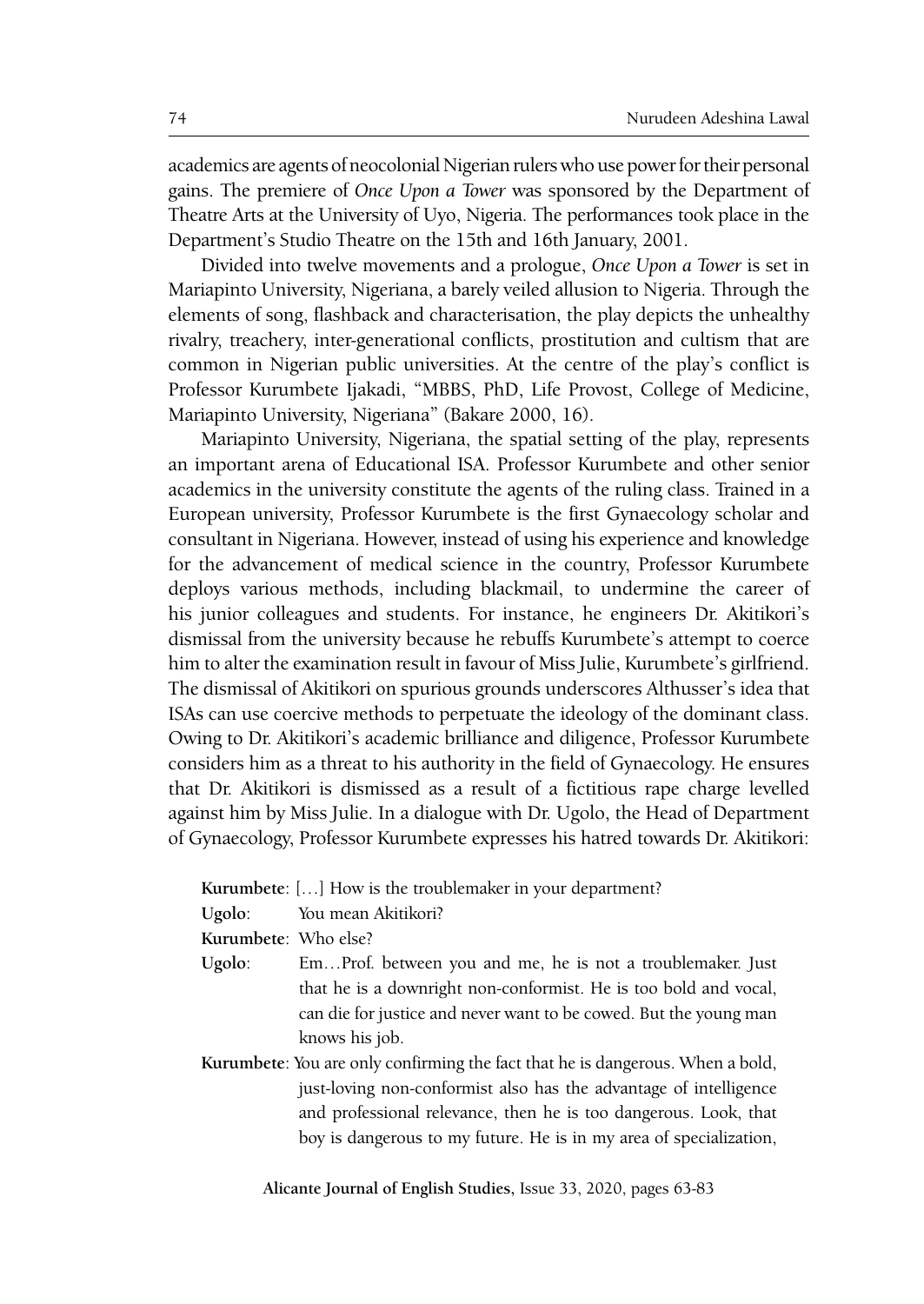well-positioned to break my monopoly. He is also dangerous to your future. Brilliant and active, he is a threat to your long stay as the head of department. We have to get him out of the system fast! (30-31)

In the same way as members of the Nigerian political elite, Professor Kurumbete also promotes nepotism, mediocrity and sexual immorality. That he offers Yemi, his stooge and laboratory attendant, admission into the Medical College without the requisite entrance grades is a case in point. Professor Kurumbete also influences Yemi's appointment as a lecturer at the Department of Gynaecology following his graduation so that he would continue to work as a spy for him. By making Yemi a medical lecturer, in spite of his feeble intellect, Professor Kurumbete demonstrates that he does not believe in academic excellence. In addition, his pressuring of Dr. Akitikori to manipulate Miss Julie's exam grades shows his lack of the moral decency.

By collaborating with Ugolo and Julie to blackmail and bring about the dismissal of Akitikori because of his academic brilliance and diligence, Kurumbete shows that he lacks the intellectual capacity and the academic integrity that are needed to promote healthy epistemological rivalries that would enrich medical research in Mariapinto University in particular and in Nigeriana as a whole. Furthermore, his act of stifling his junior colleagues and students in order to maintain his academic monopoly is similar to the manner in which many Nigerian politicians undermine the interest of the masses for their personal hegemonic building. This is clearly captured in his dialogue with Ugolo:

- **Ugolo**: Remember the extra-ordinarily brilliant part 4 student, Omowaye Pedro whose genius we hope Akitikori will help to specially develop. Yemi will definitely not be able to offer the kind of stuff a brain like Omowaye needs to blossom.
- **Kurumbete**: There you go again. Who tells you I even support the idea of a well enriched special training for Omowaye Pedro? That wizard? Even without any special training, he is already competing with part six students. People like him should be intellectually disempowered if we must own the future. And don't call me evil, I see nothing evil in what I am saying. Self-preservation […] is the first human instinct. (32)

Also, Professor Chukuma, the Vice-Chancellor of the university is portrayed as being far from noble, given his active involvement in promoting academic mediocrity. Professor Chukuma is in an alliance with members of the political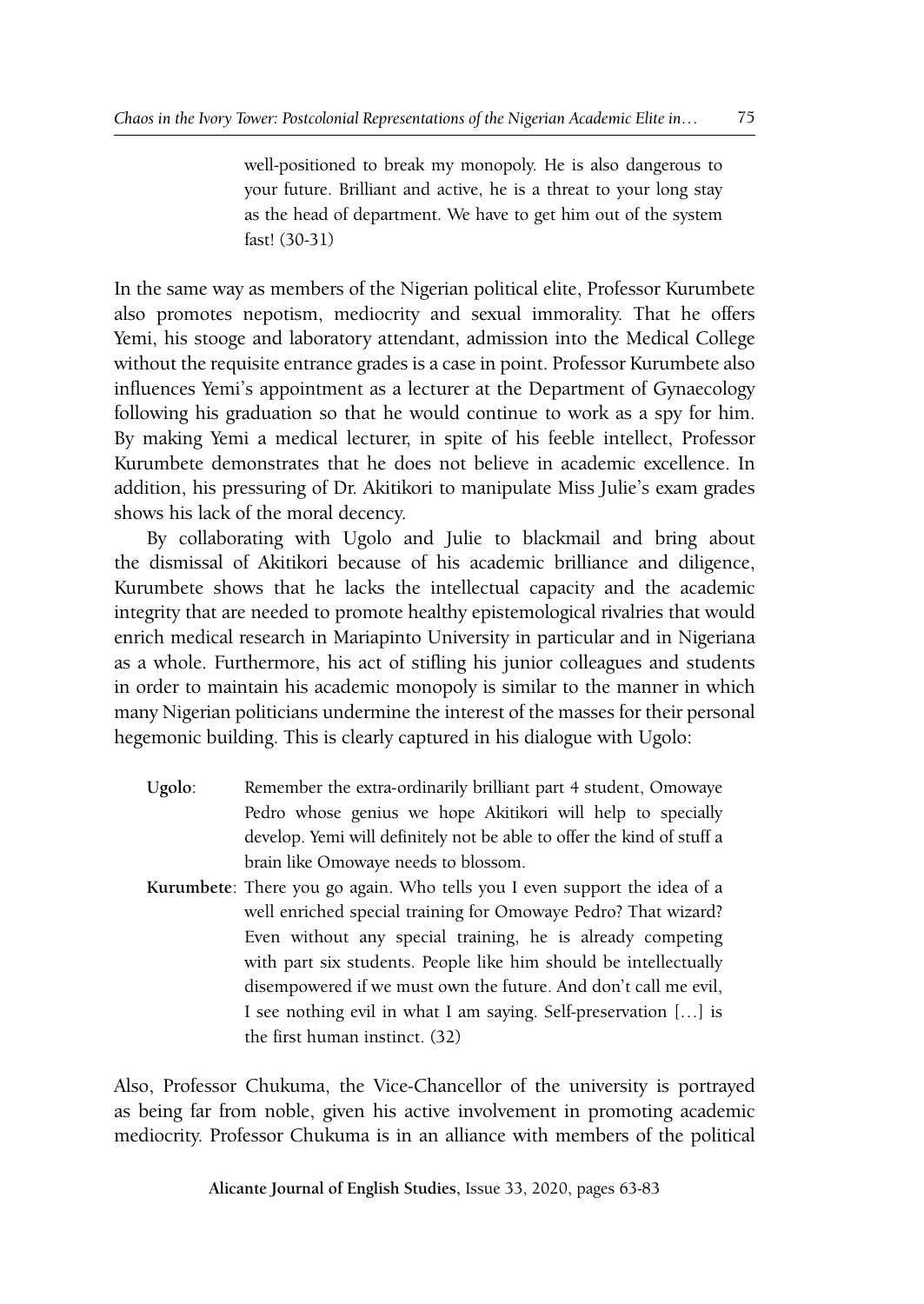class in order to promote their capitalist interest. For example, Professor Chukuma's parochial ambition to secure a second term as the Vice-Chancellor leads him to compromise the future of his students by refusing to protest against the embezzlement by Senator Abdul Rahamon Ikeanabi, Chairman of the Senate Committee on Education, of the funds of the university's medical facilities. It is, therefore, not surprising that medical doctors trained in Mariapinto University turn out to be killers instead of the healers that they are expected to be.

Professor Chukuma represents an ideological agent of the ruling class who enables a poor education system for the children of the masses with the aim of sustaining the ideology of the ruling class. For instance, Omowaye Pedro, in spite of his talent, ends up as a half-baked medical doctor because of the wrong instruction that Dr. Yemi, Professor Kurumbete's protégée, has given him when he was a medical student at Mariapinto University. He is also able to carry out "dry practicals" (experiments without facilities) owing to the fact that the funds meant for medical facilities have been misappropriated by Professor Chukuma's ally, the Senator. However, Professor Kurumbete, his stooge, Dr. Yemi, and Senator Ikeanabi do eventually reap the fruits of their violent acts. For example, Pedro administers the wrong dosage of ketamine as anaesthesia to Khadija—his girlfriend and Senator Ikeanabi's only daughter—in the process of terminating her pregnancy. This eventually results in Khadija's death, for which Pedro is arrested, prosecuted and sentenced. However, he breaks out of jail and goes to Mariapinto University where he shoots Professor Kurumbete, Dr. Yemi, and Senator Ikeanabi. Pedro also subjects Professor Chukuma, the Vice Chancellor, to humiliation. He holds him hostage and threatens to shoot him dead. Razor, on Pedro's order, also gives Professor Chukuma a heavy slap.

Although condemnable, Pedro's violent reprisal attacks are a consequence of the corruption and atrocities perpetrated by Professors Kurumbete and Chukuma and their allies, Drs Yemi and Ugolo, Miss Julie and Senator Ikeanabi. Ordinarily, had Professors Kurumbete and Chukuma been genuinely committed to knowledge production and provided the right leadership to their students, Pedro would not have become a killer-doctor and thug. Pedro's anger and violent protest against the university establishment, represented by Professors Kurumbete and Chukuma, and their political ally, Senator Ikeanabi, is an act of "speaking back" to the patriarchal hegemonies within and outside the university. His insalubrious acts illustrate how many poorly educated, unemployed and disillusioned youths in contemporary Nigeria respond to their marginalisation by the capitalist political and academic elite.

As is evident from the elucidations above, Irobi's *Cemetery Road* and Bakare's *Once Upon a Tower* indict the members of the Nigerian academic elite as agents of chaos. The university settings in both plays indicate that the academic elite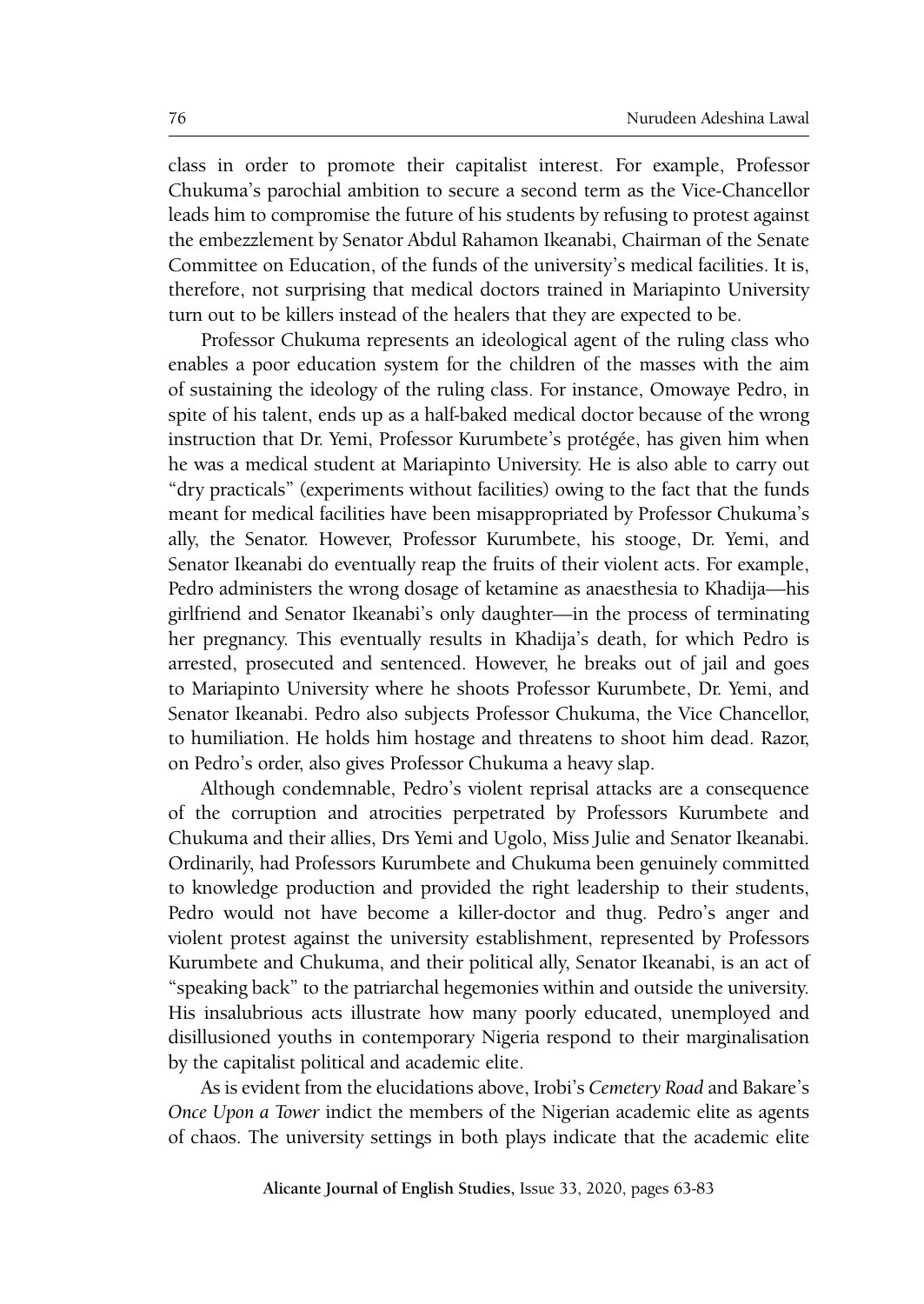in the postcolony cannot be exculpated from the acts of violence within these educational institutions. The repressive and destructive actions of Professor Kurumbete in *Once Upon a Tower* and those of Professor Madubunjoala in *Cemetery Road* illustrate the involvement of university dons in the crises of governance in the country. Professors Kurumbete, Madubunjoala and Chukuma are ideological agents of the political elite who not only support the neocolonial ideology of the political class, but also help to sustain it through their various tyrannical attitudes. This suggests that Nigerian public universities in contemporary Nigeria are no different from the larger Nigerian society where members of the political class use direct and symbolic forms of violence to suppress the ordinary people.

In *Cemetery Road,* Irobi uses Pidgin English, elements of abuse and animal imagery to expose as well as lampoon the corruption of the academic elite, thereby challenging their alleged messianic preoccupation, victimhood and innocence of the perennial chaos in Nigerian public universities and the nation. For instance, although Mrs. Akinola speaks good English, she reports Professor Madubunjoala's tyrannical acts to Dr. Mazeli in Pidgin English. Her dialogue with Mazeli goes thus:

|              | Fatima: E don happen again. The donkey talk say I go lose my job as the         |
|--------------|---------------------------------------------------------------------------------|
|              | Departmental Secretary.                                                         |
|              | Mazeli: (bristling) Who?                                                        |
|              | Fatima: Who else but the Head of Department, Professor Madubunjoala alias       |
|              | When I Was at Oxford.                                                           |
| Mazeli: Why? |                                                                                 |
|              | Fatima: My brother, na this morning. As I arrive for work, the yeye man call me |
|              | into him air-conditioned office and tell me to bring your file. I carry         |
|              | the file go givam. Because of him Mike Tyson hands, I stay on the other         |
|              | side of the table like this (demonstrate with a table) and push the file        |
|              | to him. But he say make I draw nearer. So I draw nearer. He ask me,             |
|              | 'where is Dr. Anyanwu's curriculum vitae'. I comot the c.v. givam. As I         |
|              | dey show am the peper, na him the yeye man come take him yeye hand              |
|              | put under my skirt and begin to fondle my Southern Hemisphere.                  |

**Mazeli**: And what did you do?

**Fatima**: (*fiercely*): I slap am for face two times. You hear me so? Two times for him useless face. (Irobi 2009, 64)

The above excerpt, though comical, is more than a mere reportage of Professor Madubunjoala's oppressive acts. By speaking in Pidgin, Mrs. Akinola's is protesting against Professor Madubunjoala's patriarchal sexual assault. That Fatima calls Madubunjoala, an Oxford trained Professor and Head of Department, "The donkey" and "the yeye man" shows her contempt for Madubunjoala. "The donkey"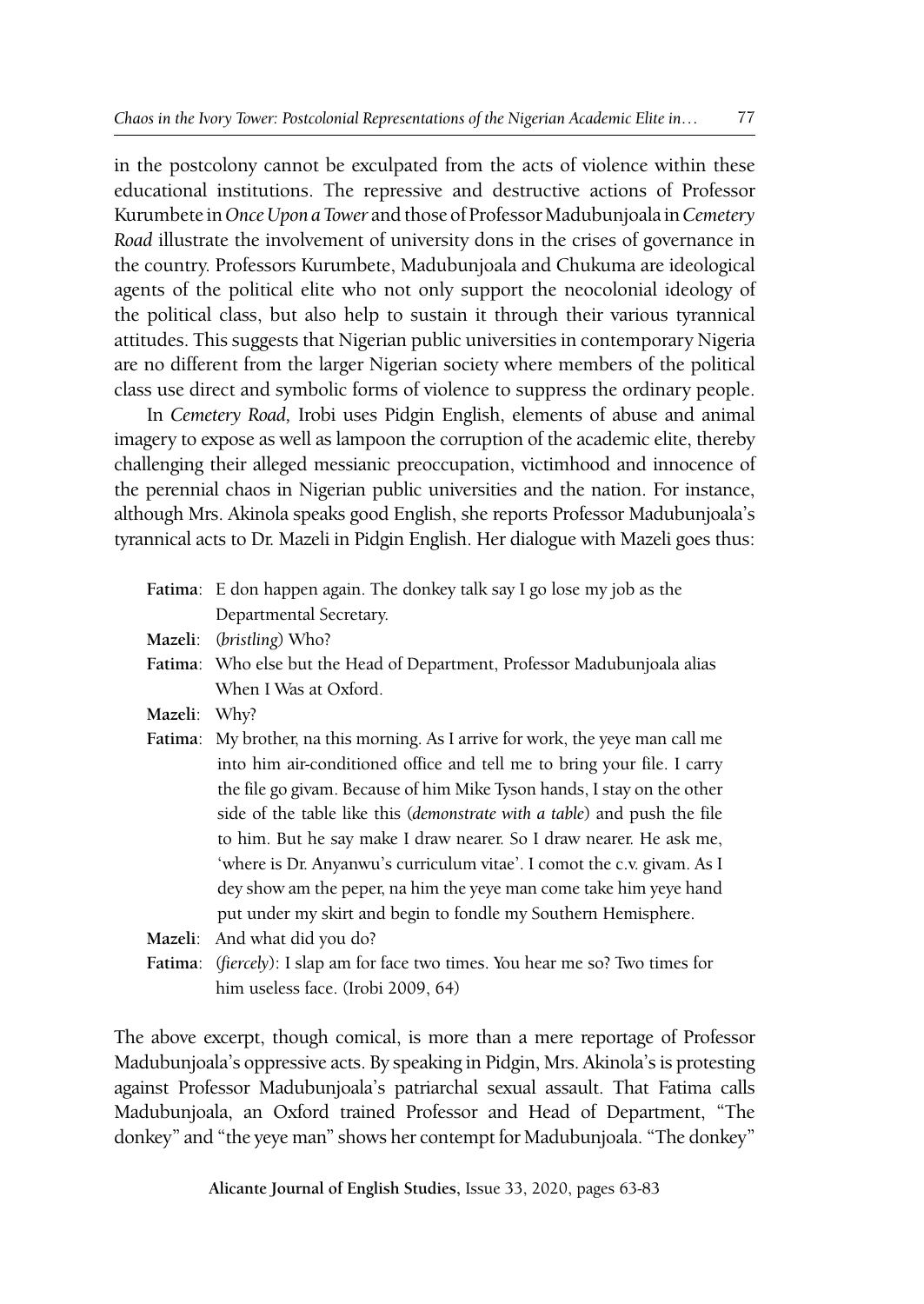also signifies that she regards him as a "puppet" to the military establishment. By metaphorically comparing Madubunjoala's hand to that of the American former professional boxer, Mike Tyson, Fatima implies that Madubunjoala is synonymous with violence and rape. This is because Mike Tyson not only reigned as the undisputed world heavyweight champion; he was also convicted of rape in 1992 and sentenced to six years imprisonment. He was later released on parole after serving three years. Thus, Mike Tyson in Fatima's statement evokes the intimidation, ferocity, highhandedness and patriarchal violence that characterise the Nigerian universities, as they do the boxing ring. Also, Fatima's euphemistic reference to her private parts as her "Southern Hemisphere" is expected to make the audience laugh at Madubunjoala's sexual escapade.

Similarly, Bakare, in *Once Upon a Tower*, creatively deploys songs to satirise the treachery, corruption, highhandedness and violence of Professor Kurumbete. Just like Mrs Fatima's reportage above, some of the songs in the play are rendered in Pidgin. Its use is a device for subverting the hegemony of the imperialist culture and their local promoters, Professors Kurumbete and Chukuma, that Standard British English represents. Apart from entertaining the reader, the songs also reveal the psychological confusion that attends the lives of the neocolonialist academic elite in contemporary Nigerian universities. For example, an excerpt from "I love My Provost", one of the songs used in the play, reads:

| Chorus: | I love my provost                                    |
|---------|------------------------------------------------------|
|         | I no go lie                                          |
|         | Na inside fear                                       |
|         | He dey sleep and wake                                |
|         | If you good for brain                                |
|         | Ego fear your reign                                  |
|         | Na men like chicken dey be in im friend              |
| Solo:   | E get one man                                        |
|         | Na baba Kukuru                                       |
|         | Im name na Provost                                   |
|         | Im beards goatee                                     |
|         | If you see am for                                    |
|         | You go answer Ben Johnson                            |
|         | Because the man E look like demon. (Bakare 2000, 14) |

In the first part of the song, Professor Kurumbete's anti-intellectual psyche is revealed and ridiculed. Although considered a leading Professor in the field of Gynaecology in Nigeriana, Kurumbete demonstrates a narcissistic tendency that negates his professorial status. This is evident in his constant fear of, and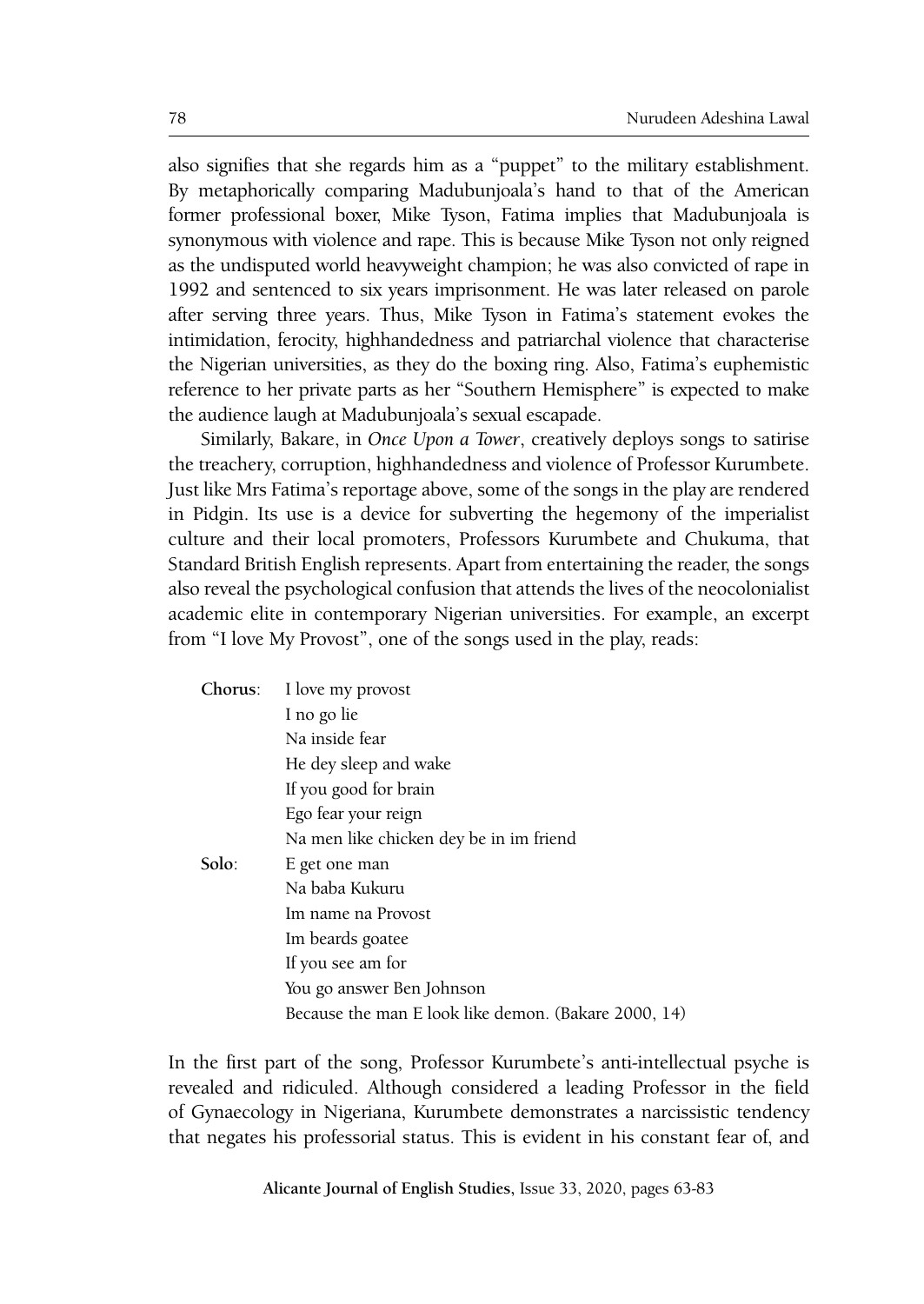hatred for, his junior colleagues who exhibit an intellectual prowess that he lacks. As reflected in the first part of the song, his liking for feeble-minded and unproductive academics further illustrates his mediocrity and unbridled sense of self-entitlement. The second part of the song satirises Kurumbete's physical features. It describes him as a short man ("Baba Kukuru") with a goatee beard. The song also directly compares him with a demon that makes one take to one's heel when one encounters it. This is underscored through an allusion to Ben Johnson, a Jamaican-born Canadian former sprinter, who won two bronze medals at the 1984 Summer Olympics. As used in the song, "You go answer Ben Johnson" means that one would run for escape if one sees Kurumbete because of his demonic sight. These descriptions, coupled with his hollow intellect, suggest that he is an unpleasant and tyrannical academic.

Apart from songs, Bakare also uses names and acronyms of academic titles as satiric devices to portray the Nigerian academic elite's habituation with violence, power and titles. Ijakadi [meaning combat or warfare], which is Kurumbete's surname, reflects his brawny psyche. As depicted in his name, Professor Kurumbete Ijakadi is always eager to resolve disagreements with his junior colleagues through a combative means. Because he lacks the requisite intellectual capability and moral courage to compete with other lecturers, he resorts to blackmail to keep himself in power as the Provost of the College of Medicine. That he orchestrates Akitikori's dismissal from the university on a false allegation of sexual assault underscores this point. Also, the exhibitionistic manner in which he parades his academic titles and position show that he is a vainglorious individual. An excerpt from the stage direction offers this evidence:

*Light on stage. Professor Kurumbete's office. On his table stands a nametag— Professor Kurumbete Ijakadi MBBS, Ph.D, Life Provost, College of Medicine, Mariapinta University*. (2000:16)

Kurumbete inscribes his academic titles and position on the nametag not merely to introduce himself to prospective visitors to his office, but to announce to them that he is the dominant force in the College of Medicine, Mariapinto University. His other intention is to use his proclaimed titles and position to intimidate other academics, especially the junior ones. This suggests further that Kurumbete exhibits what Millon et al (2004, 340) describe as "elitist narcissism". Millon et al explain that: "Elitist narcissists revel in displays of power, the exhibitionism of raw self-assertion may also be focused on intellectual ability or the privilege of accumulated wealth […], they advertise themselves, brag about their achievement (whether substantive or fraudulent), and make everything they have done appear wonderful and impressive" (340). They further note that: "By making excessive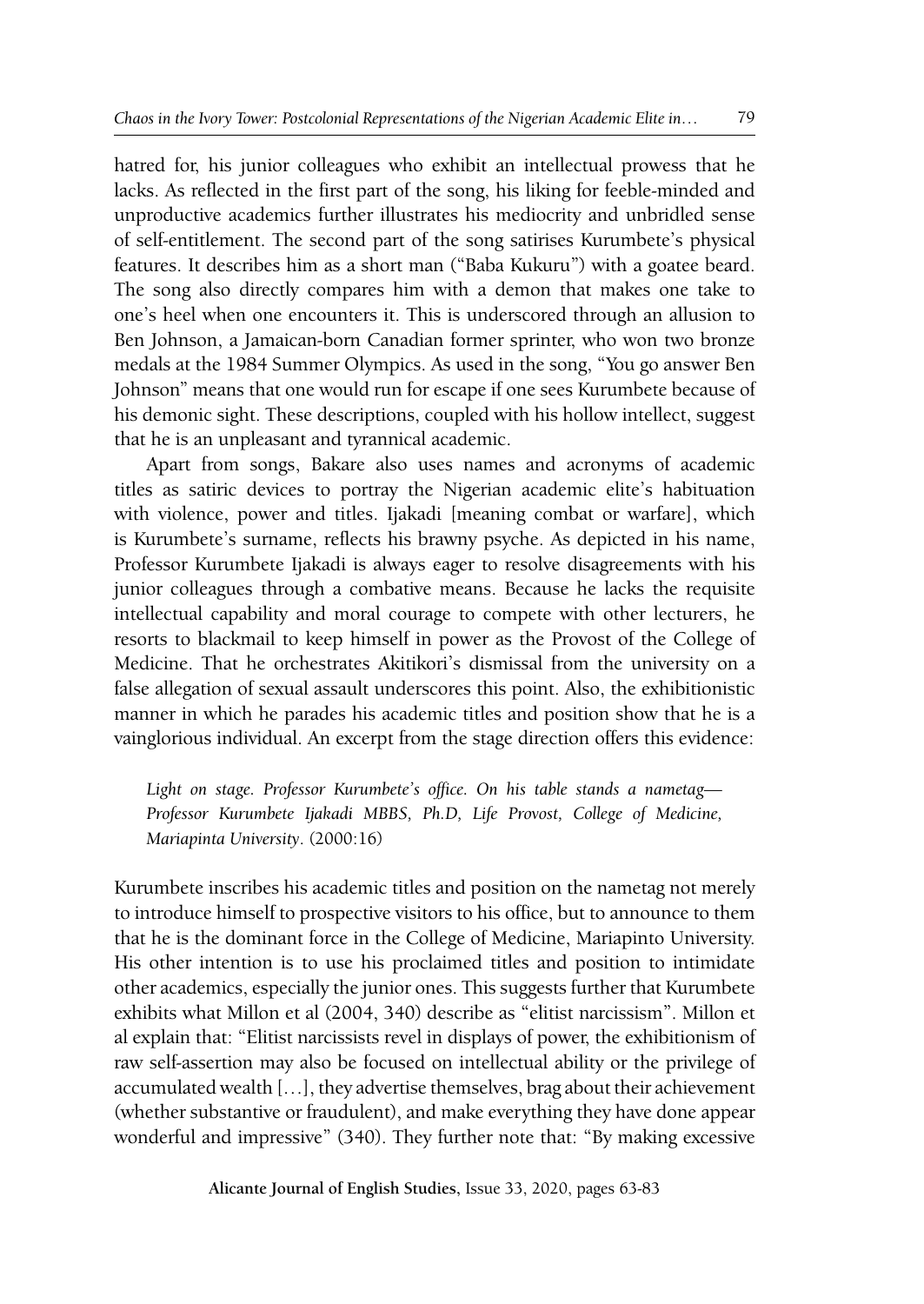claims about themselves, elitist narcissists expose a great divide between their actual selves and their self-presentation" (340). Just as Madubunjoala deploys his mantra "When I Was at Oxford" to intimidate his colleagues who studied at Nigerian universities and make them feel inferior, Kurumbete publicises his titles and position—"*MBBS, Ph.D, Life Provost*" as a means of asserting his hegemony in the College. In spite of his proclaimed hegemony, Kurumbete is an unproductive academic. He is a travesty of a genuine scholar. Underscoring the harsh reality of academics like Professors Kurumbete, Chukuma and Madubunjoala in Nigerian universities, Osundare (2012) declares:

The category of people teaching in our universities today, the quality of their education will have to improve. And then our Professors, our Nigerian Professors, and I stress this, our Professors, many of them have stopped reading. Many of them have stopped professing anything. The fashion in Nigeria today is you keep struggling, and struggling, you play all your politics, the day you become Professor, you sit in your chair, so called chair, you sink into it and say "from now on, it is Ija aye, it is Ari ya' no more writing, no more teaching". Many of the Professors farm out their lectures to junior colleagues. And then what do they do? They go all over the place looking for political appointments. Many of our professors are fake professors. Many of them should not move near the walls of a university in an ideal situation.

A number of issues emerge from the foregoing analyses of the two plays. First, the members of the academic elite in public universities are entangled in unhealthy rivalries. Second, some members of academic elite are involved in various form of corruption, sexual assaults, result racketeering, blackmail and other forms of violence, thereby promoting chaos within and outside Nigerian universities. Third, in the public universities, some academics act as ideological agents of the corrupt, tyrannical political elite with the aim of facilitating the subjugation of some "nonconformist" academics who often express dissenting views on the draconian policies of the ruling class. These points, as represented in the two plays, negate the notion that members of Nigeria's academic elite are essentially victims of the ruling/political elite. Rather, they are collaborators in the acts of fomenting chaos within and outside the Nigerian public universities.

#### **4. Conclusion**

This work has examined the role of the members of Nigerian academic elite in the chaos in Nigerian public universities and the country in general as represented in Esiaba Irobi's *Cemetery Road* (2009) and Ojo Rasaki Bakare's *Once Upon a Tower*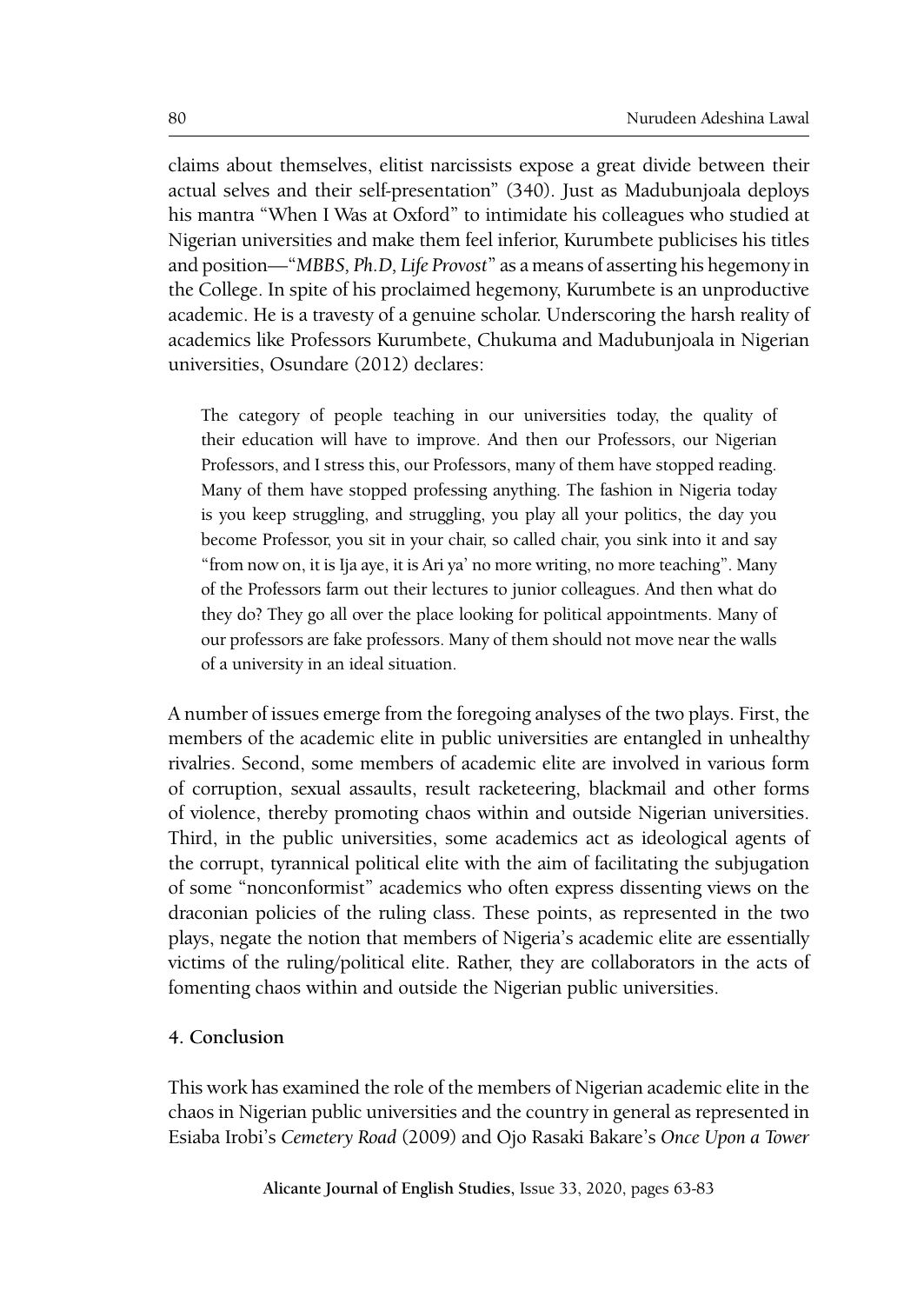(2000). Through Louis Althusser's insight of Ideological State Apparatuses, the work has demonstrated the ways in which the members of the Nigerian academic elite, especially those in Nigerian public universities, promote chaos in the polity. The two plays show that some members of the Nigerian academic elite use various autocratic methods to promote their personal gains and create chaos in the universities and Nigeria in general. This work has revealed that the Nigerian academic elite are not different from the Nigerian political elite because both classes are involved in various undemocratic acts that undermine peace, stability and development in the universities and the country.

The two playwrights' unflattering depictions of the Nigerian academic elite are significant because they challenge the assumed difference between the Nigerian ruling elite and the Nigerian academic elite as well as elucidate the complexity of the persistent disorder in Nigerian universities and the country in general. The two playwrights' representations of the Nigerian academic elite call for critical self-interrogations, genuine scholarly and community-based actions that are geared towards authentic national development. Thus, the work has reaffirmed the significance of Nigerian literary drama in the interpretation of various crises in contemporary Nigeria. As noted earlier, apart from the two playwrights whose plays are analysed here, various other Nigerian playwrights have produced plays that interrogate the Nigerian predicaments from diverse ideological and aesthetic perspectives. Further exploration of other plays will not only enrich Nigerian literary criticism, it will also contribute to a more complete and nuanced understanding of Nigerian/African socio-political conditions.

#### **Works Cited**

- Adeoti, Gbemisola and Mabel Evwierhoma, eds. 2006. *After the Nobel Prize: Reflections on Africa Literature, Governance and Development*. Ibadan: Kraft Books Limited.
- Aluede, Oyaziwo, Basil Jimoh, Beatrice O. Agwinede and Eunice O. Omoregie. 2005. "Student Unrest in Nigerian Universities: Looking Back and Forward." *Journal of Social Science* 10 (1): 17-22. https://doi.org/10.1080/09718923.2005.118 92454

Althusser, Louis. 1994. "Ideology and Ideological State Apparatuses (Notes towards an Investigation)." In Slavoj Zizek 1994, 64-90.

Asigbo, Alex. 2001. *Once Upon a School.* Awka: Valid Publishing.

Bakare, Ojo Rasaki. 2000. *Once Upon a Tower*. Uyo: Afahaide Publishing Company.

Baseran, Gege. 2009. *Konnudrum*. Osogbo: Newdeal Publication Limited.

Diala, Isidore. 2014. *Esiaba Irobi's Drama and the Postcolony: Theory and Practice of Postcolonial Performance*. Ibadan: Kraft.

Fatunde, Tunde. 2006. *No More Booms and Other Plays*. Ibadan: Bookcraft Ltd.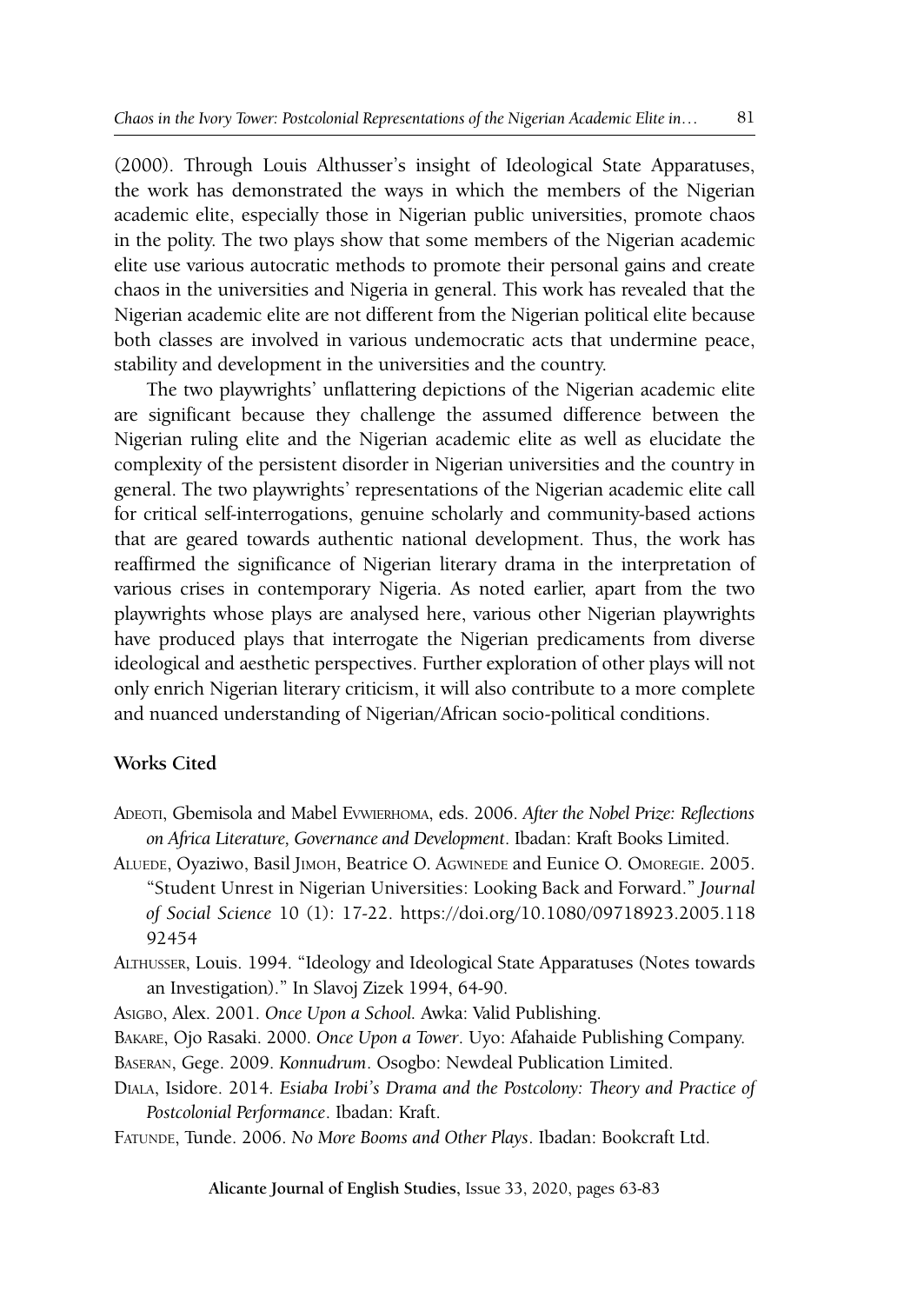- Fawole, Alade. 2020. "Let's Starve Lecturers to Death!" www.thisdaylive.com, April 6, 2020.
- Irobi, Esiaba. 2009. *The Other Side of the Mask*. Enugu: ABIC Publishers.
- —. 2009. *Cemetery Road*. Enugu: ABIC Publishers.
- —. 2010. "The Problem with Post-Colonial Theory: Re-Theorising African Performance, Orature and Literature in the Age of Globalization and Diaspora Studies." *Sentinel Literary Quarterly* 3 (4): n. p.
- —. 2011. *Hangmen Also Die*. Enugu: ABIC Publishers.
- Millon, Theodore, Seth Grossman, Carrie Millon, Sarah Meagher and Rowena Ramnath*.* 2004. *Personality Disorder in Modern Life*. New Jersey: John Wiley & Sons.
- Munene, Macheria. 2006. "Politics and Intellectuals: Perspectives from East Africa." In Adeoti and Evwierhoma 2006, 187-205.
- Nyamnjoh, B. Francis and Nantang B. Jua. 2002. "African Universities in Crisis and the Promotion of a Democratic Culture: The Political Economy of Violence in African Educational Systems."*African Studies Review* 45(2): 1-26. https://doi. org/10.1017/S0002020600031401
- Ogundele, Wole. 2008. ""Wipe Your Feet on It. Yes It's Kente." Armah's Anatomy of Colonial Education in Africa." In Salami, Alumona and Uwasomba 2008, 169- 202.
- Okoro, Fidelis. 2009. *Prof. Zemzi's Last Rehearsal*. Anambra: Pacific Publishers Ltd.
- Olowu, Dele and John Eroro. 1994. "African Universities, Economic Recovery and Democratisation: The Nigerian Case." In Omoruyi, Berg-Schlosser, Sambo and Okwuosa 1994, 118-36.
- Oludayo, Olumuyiwa Akinrole, Onyekwere Oliver Chizaram Uche, Dare Ojo Omonijo and Godwin Aturuchi Eche. 2014. "Violent Protest in Private Universities in Nigeria: Implications for Educational Development." *European Journal of Social Sciences* 45(4): 359-371.
- Omonigho, Stella. 2020. "Plights of Academics in Nigeria's Public Universities," [www.guardian.ng](http://www.guardian.ng), April 6, 2020.
- Omoruyi, Omo, Dirk Berg-Schlosser, Adesina Sambo and Ada Okwuosa, eds. 1994. *Democratisation in Africa: African Perspective Vol. Two.* Benin City: Hima & Hima Ltd.
- Osofisan, Femi. 1999. "Theatre and the Rites of Post-Negritude Remembering." *Research in African Literatures* 30(1): 1-11. https://doi.org/10.1353/ral.2005.0084
- Osundare, Niyi. 2002. *The State Visit*. Ibadan: Kraft Books Limited.
- —. "Self-interrogation is imperative for Black Africans." graffitihouse.blogspot.com, September 1, 2012.
- Ozumba, Benjamin Chukwuma. 2018. "Challenges and Opportunities for Contributing to Tertiary Educational Improvement in Africa." *Ikoro Journal of Contemporary African Studies* 10(1&2): 1-4.